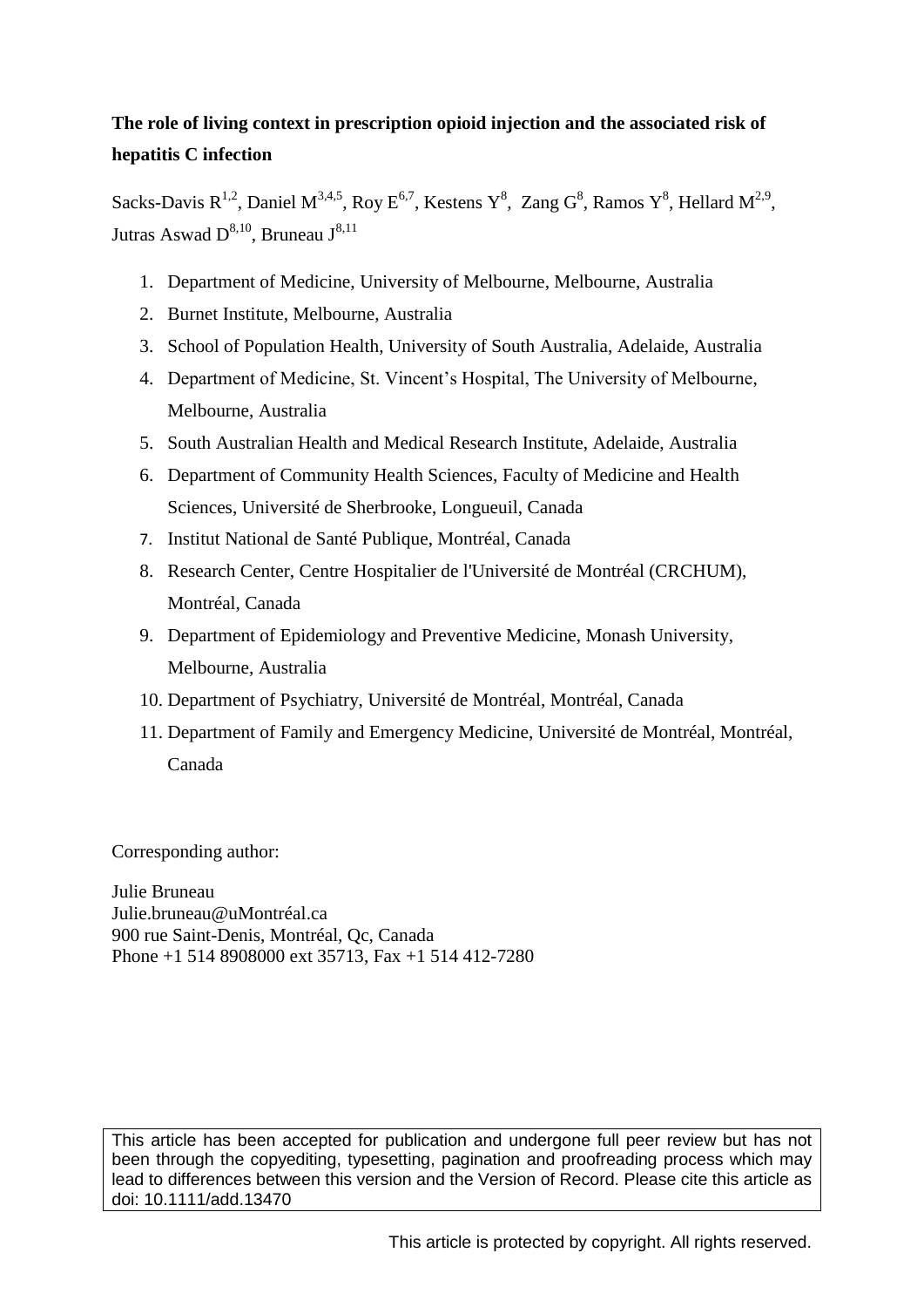Running head: Living context, POI, and HCV infection

Word count: 3500

Declarations of competing interest: MH receives funding from Gilead Sciences and Abbvie for investigator-initiated independent research studies.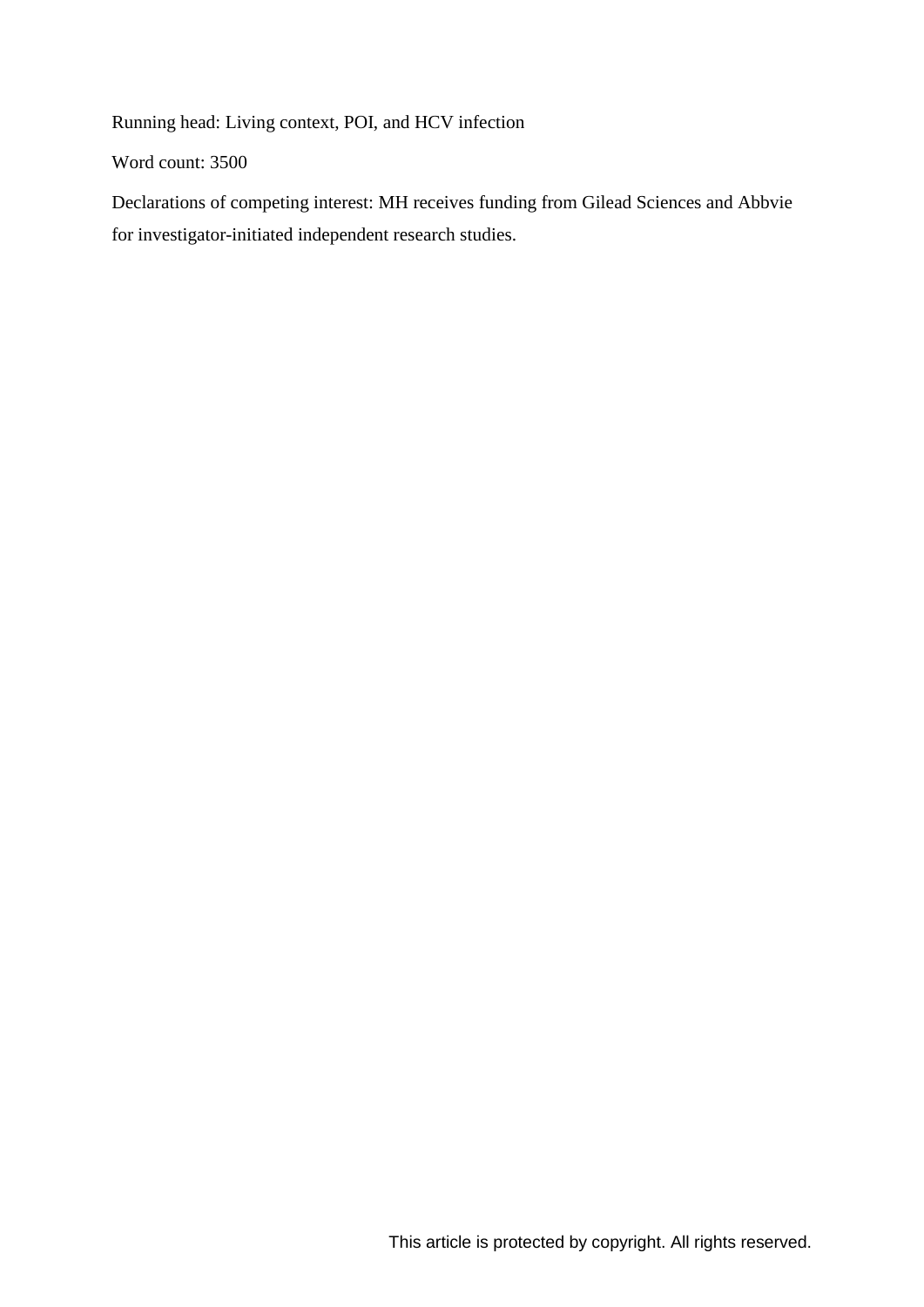### **Abstract**

*Background and aims:* Prescription opioid injection (POI) is a leading risk factor for hepatitis C virus (HCV). Residential context relates to high-risk injection behavior. This study assessed whether residence in the inner city (vs. surrounding areas in Montréal Island) modified the effects of correlates of POI or the relationship between POI and HCV incidence.

*Design:* Prospective cohort study.

*Setting:* Montréal, Canada

*Participants:* 854 people who inject drugs (18% female, 25% age < 30) living on Montréal Island, were interviewed every 3-6 months from 2004-2012.

*Measurements:* Study visits included HCV antibody testing and an interviewer-administered questionnaire. Generalized estimating equations were used to test whether place of residence modified the effects of correlates of POI. Cox regression was used test whether place of residence modified the relationship between POI and HCV incidence.

*Findings:* At baseline, inner-city participants were more likely to report POI in the past month (40% vs  $25\%$ , p<0.001). The association between POI and heroin injection, syringe sharing and sharing of injecting equipment varied according to place of residence and was greater in the inner city. The hazard of HCV infection associated with POI was greater among inner-city participants compared to those in the surrounding areas (adjusted HR: 3.19, 95%CI: 1.85-5.51 vs HR: 1.26, 95%CI: 0.65-2.42, p=0.025).

*Conclusions*: Among people who inject prescription opioids in Montréal, Canada, those who live in inner-city areas are more likely to engage in injecting-related risk behaviors and have a higher risk of hepatitis C virus infection than those who live in the suburbs.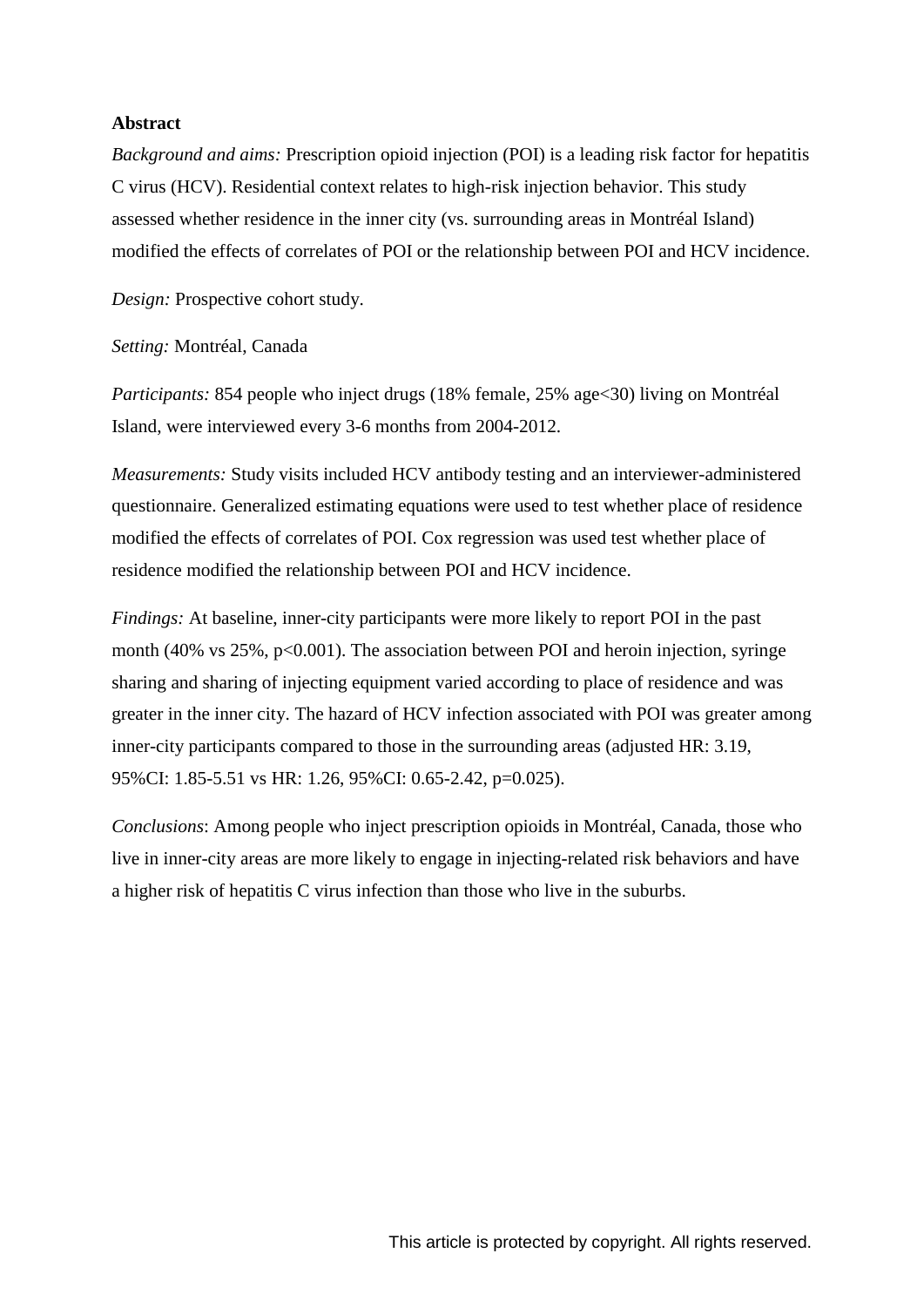### **Introduction**

Living context is associated with injecting-related risk behaviors and harms. High-risk, innerurban "drug scene" neighborhoods have been described for cities including Montréal [\(1,](#page-12-0) [2\)](#page-12-1), Vancouver [\(3-7\)](#page-12-2), Winnipeg [\(8,](#page-12-3) [9\)](#page-12-4) and Baltimore [\(10\)](#page-12-5). Such areas are characterized by socioeconomic disadvantage, violence, recognized illicit drug markets and high levels of drug use [\(2-4,](#page-12-1) [11\)](#page-12-6). For people who inject drugs (PWID), residing in such neighborhoods with immediate access to large injecting networks [\(9,](#page-12-4) [12\)](#page-12-7) is associated with injecting-related risk behaviors [\(2,](#page-12-1) [6,](#page-12-8) [7,](#page-12-9) [10\)](#page-12-5). These contexts contribute to high concentration of risk of blood-borne infection [\(5\)](#page-12-10) and are targets for harm reduction services [\(1\)](#page-12-0).

Non-medical use of prescription opioids has increased markedly in high-income countries over the last 20 years, particularly in North America [\(13-16\)](#page-12-11). In Canada, a multisite study conducted in 2001-2005 found that prescription opioids had surpassed heroin as the primary drug used by regular opiate users in five of seven cities [\(17\)](#page-13-0).

Among PWID, prescription opioid injection (POI) is associated with harms including hepatitis C virus (HCV) infection. Cross-sectional studies in urban and rural settings in the US indicate that POI is a stronger risk factor for HCV infection than is the injection of other drugs [\(18-20\)](#page-13-1). Even more compellingly, we previously demonstrated that POI was a leading predictor of incident HCV infection in a prospective cohort of PWID in Montréal [\(21\)](#page-13-2).

Earlier reports by this team have documented an elevated prevalence of correlates of HCVrelated risk behaviors such as frequency of injecting and socioeconomic disadvantage in Montréal's inner city area. The impact of such factors on high-risk injection behavior, however, appeared to be mitigated by a greater availability of harm reduction services in the inner city [\(1\)](#page-12-0). These services may not be adequate in relation to the rising prevalence of POI: a recent ethnographic study of POI in inner-city Montréal identified novel HCV-related risk behaviors not accounted for by current harm reduction strategies [\(22\)](#page-13-3).

While much evidence exists that residential context is associated with a range of injectingrelated risk behaviors and harms, the relationship between residential context, POI and risk of HCV infection has not been assessed. This study assessed among PWID participating in a cohort study interactions between place of residence (inner city vs. the surrounding areas on the Island of Montréal) and correlates of POI. For PWID who were HCV-negative at baseline, we also assessed whether HCV incidence was more strongly associated with POI for those residing in the inner city vs. the surrounding areas.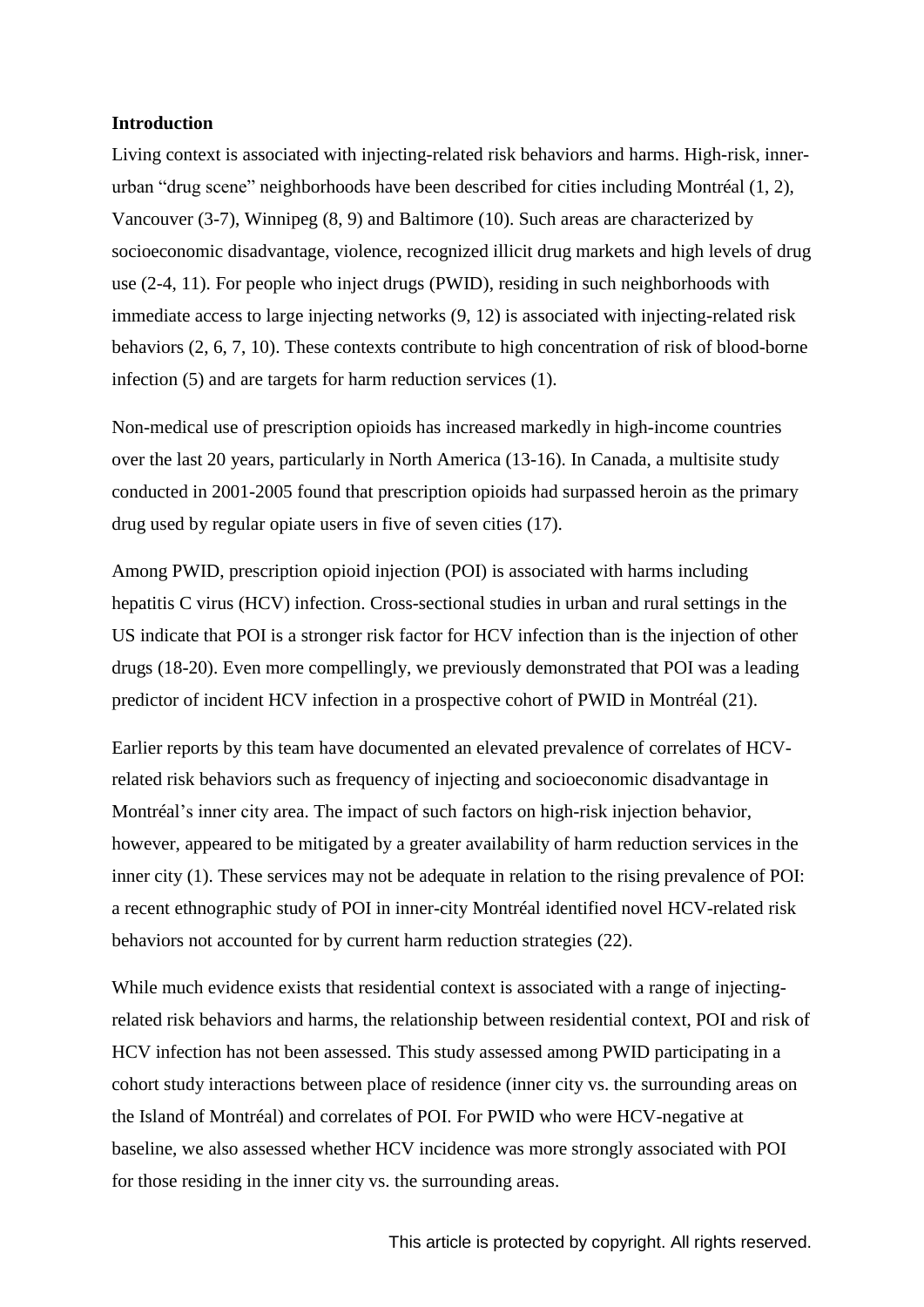### **Methods**

#### *Setting*

This study was conducted on the Island of Montréal, having a population of 1.9 million people and a land base of  $500 \text{ km}^2$  divided into 19 boroughs and 15 semi-independent municipalities [\(23\)](#page-13-4). Consistent with previous research [\(2\)](#page-12-1), Ville-Marie borough was chosen to represent inner-city Montréal (Figure 1). Ville-Marie is the central and oldest portion of the city, and has the highest levels of socioeconomic disadvantage and crime of all boroughs and municipalities (Table 1) [\(2,](#page-12-1) [24-26\)](#page-13-5). Ville-Marie is also the only borough to prioritise partnerships and interventions to enhance cohabitation with PWID in its strategic plan [\(27\)](#page-13-6).

### *Participants*

Participants were selected from the HEPatitis COhort (HEPCO), an ongoing open prospective cohort of PWID in Montréal. HEPCO was established in 2004 to investigate determinants of HCV infection. To be eligible for the study, participants had to have injected drugs within the six months prior to enrolment, be at least 18 years of age and reside on the Island of Montréal. Participants were recruited via street-level strategies such as word-of-mouth referral, community-based organizations, and from a previous prospective study of HIV transmission whose participants had been recruited using similar strategies. From 2004 to mid-March 2011, participants were followed up at six-month intervals and from mid-March 2011 onward, at three-month intervals. Recruitment and follow-up have been described previously [\(21\)](#page-13-2).

For the purpose of this analysis, interviews in which participants did not provide a valid postal code, or provided a postal code associated with residence outside the Island of Montréal or in a correctional facility, were excluded because place of residence could not be categorized for the study setting. Data extractions cover the period 2004-2012. Participants with at least two eligible interviews were included in the analysis. Participants who were HCV seronegative at study enrolment and had at least one additional HCV test were included in HCV incidence analysis. A flowchart detailing participant recruitment, follow-up and inclusion in analyses is provided in Figure 2.

#### *Measures*

Place of residence was coded as either the inner city or the surrounding areas on the Island of Montréal. Residential location was determined by asking participants for the postal code corresponding to their dwelling place, defined as the place where they had most often slept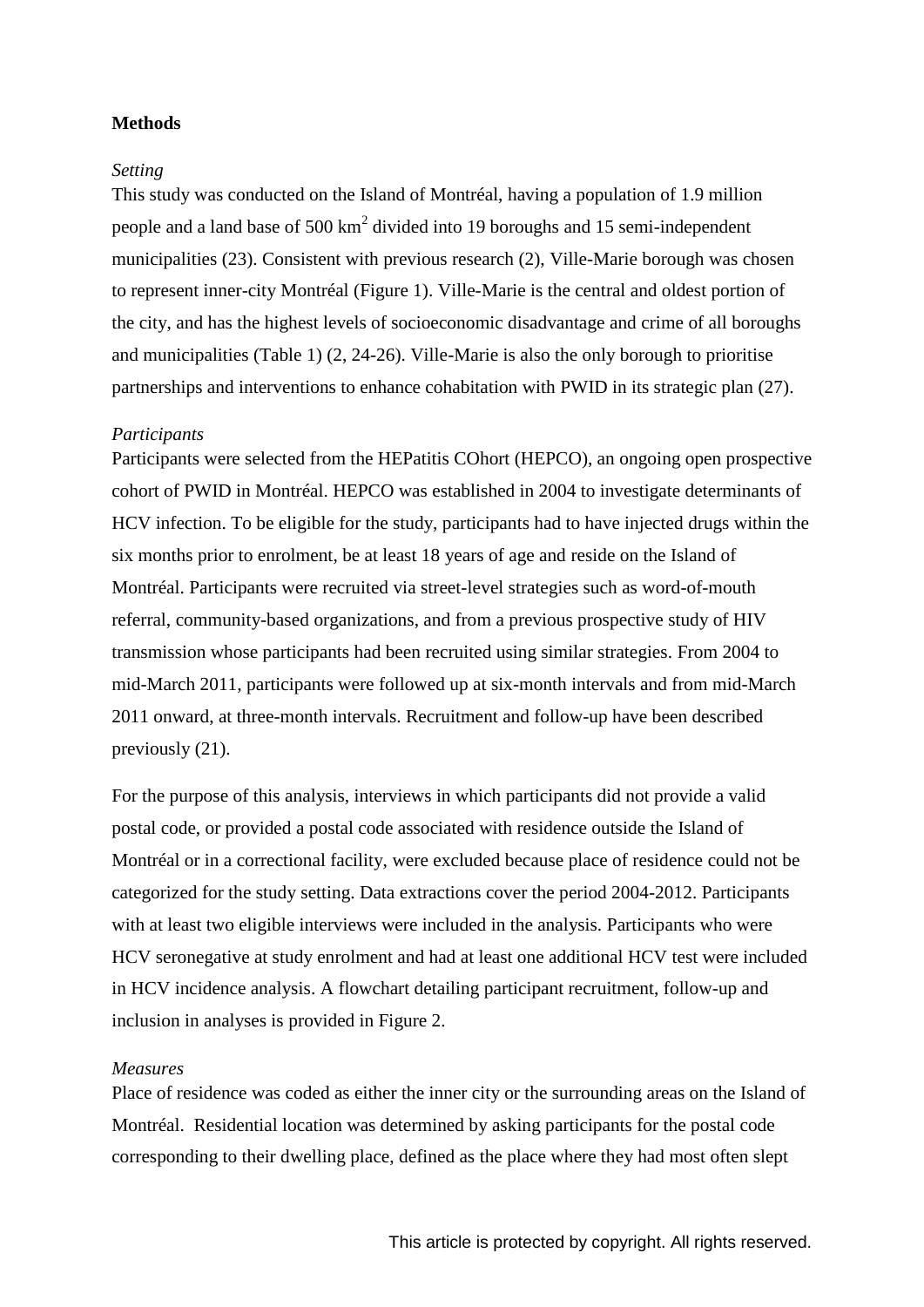during the past month. For participants with no fixed address, the postal code of the closest street intersection to where they reported having slept most often was used. Postal codes were geocoded using GeoPinPoint Suite software (DMTI Spatial, Inc. Markham, Ontario).

POI was defined on the basis of detailed questions about drug and other psychoactive substance use in the past month. Participants were asked whether they had injected opiates other than heroin, buprenorphine-naloxone and methadone for non-medical purposes in the past month. An exhaustive list of commercial and street denominations was proposed to help participants identify prescription opioids among substances in circulation, including opioids such as hydrocodone (dilaudid, dilos) and oxycodone (percs, oxycontin, oxys).

HCV infection was detected by the presence of HCV antibodies following a prior negative HCV antibody test. The date of HCV seroconversion was considered to be the midpoint between the dates of the participants' last negative and the first positive HCV test. A positive HCV antibody test was determined by enzyme immunoassay assay (Abbott Laboratories). Specimens with indeterminate results were sent for confirmatory tests by dual EIA and/or RIBA (gold standard).

Individual covariates included age (greater than or less than 30), gender, housing situation, unstable income, incarceration, cocaine and heroin injection, crack cocaine use, frequency of injection drug use, syringe sharing, sharing of auxiliary injecting equipment and public injection.

A measure of local socioeconomic disadvantage (surrounding the place of residence) was included as a covariate in order to adjust for local socioeconomic variations within the inner city as well as surrounding areas. Including such a covariate enables fairer comparisons to be made on the basis of geographic region (inner city vs. surrounding areas) where such contrasts are not confounded by local level of socioeconomic disadvantage. Local socioeconomic disadvantage was defined as the percentage of households below Statistics Canada's before tax low-income cut-off (LICO) within 250 meters of participants' places of residence. The LICO are income thresholds that identify households that would be expected to spend 20 percentage points more than the average household of the same size on shelter, food and clothing. The data on percentage of households below the LICO were derived for enumeration areas (600 persons on average) using data from the 2006 Canadian Census. Local residential neighbourhoods were represented as Manhattan distance buffers – that is, irregularly shaped buffer zones, where all extremities of the zone are within 250m walking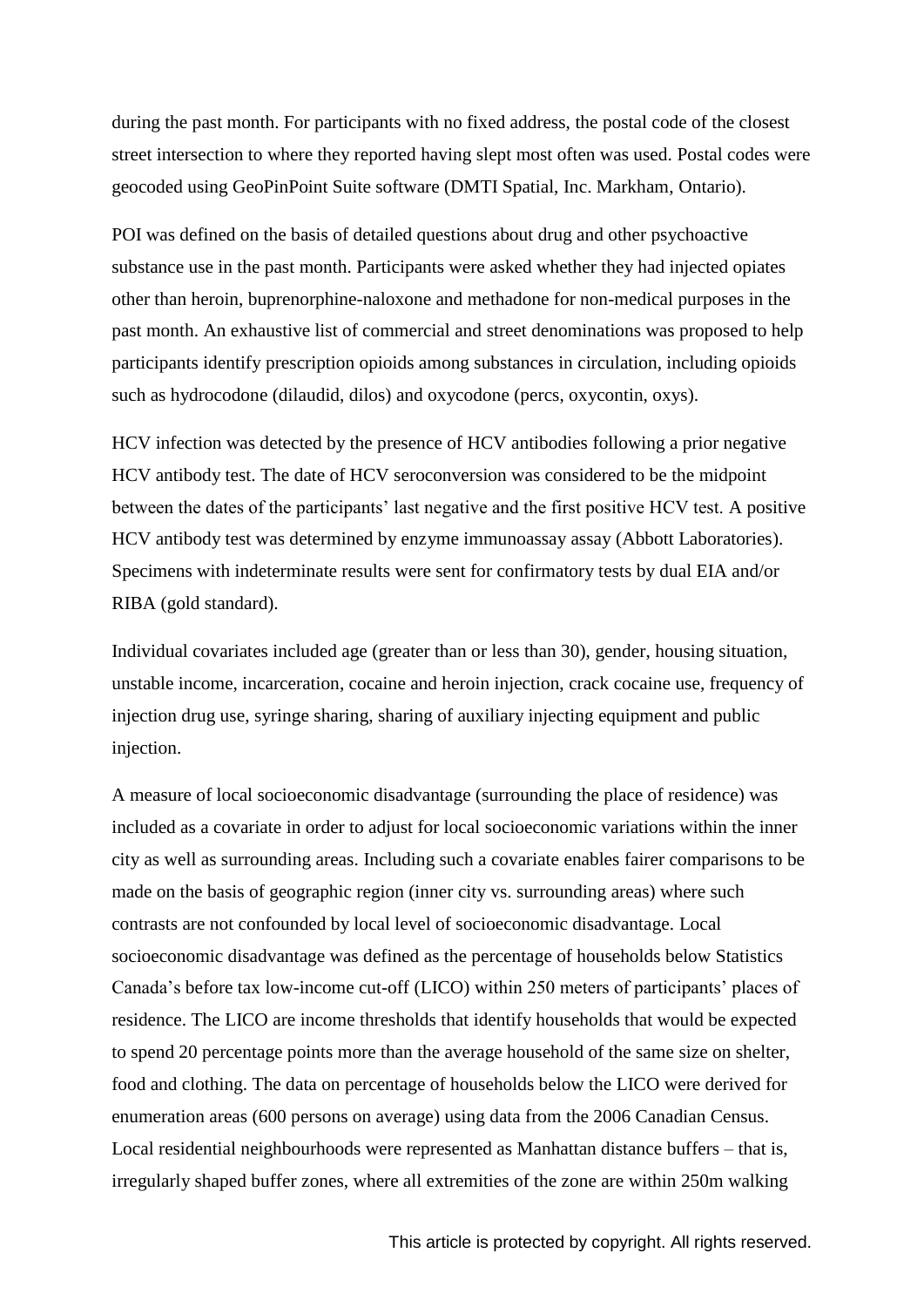distance from the residential postal code by road. Postal codes typically represent one face of a city block. In 2001, there were 13308 city blocks in the Island of Montréal, and 43125 postal codes (3.24 postal codes per city block) [\(26\)](#page-13-7). Population-weighted averages were used to compute the percentage of households below the LICO for each participant's buffer zone. Local socioeconomic disadvantage was dichotomised at the median value at study baseline, and was classified as high  $(\geq 40\%$  of households below the LICO) or low.

Unstable housing was defined as living on the street, in shelters or in apartment-hotels rented on a monthly basis, based on the main situation in the past three months [\(21\)](#page-13-2). Short-term incarceration was defined as any episode in the past three months. Cocaine and heroin injection, crack cocaine use and frequency of injecting drug use were all measured as use in the past month (yes/no). Unstable income, syringe sharing, sharing of auxiliary injecting equipment and public injection were measured for the prior six months to interviews conducted from 2004-March 2011, and for the prior three months for interviews conducted from April 2011-2012. Unstable income was defined on the basis of reporting any income from the following sources: support from friends and family, sex work and related employment (e.g., pimping), illegal activities (e.g., robbery, fraud, or drug trade), selling personal items, and begging, among other activities.

Place of residence, POI, and all covariates other than age, gender, and education were modelled as time-varying.

#### *Statistical analysis*

Socio-demographic characteristics of the sample at baseline were summarized using frequency and percentages. Chi-squared tests were used to assess differences in baseline characteristics between participants residing in the inner city vs. surrounding areas.

Generalized estimating equation (GEE) models were conducted to identify the correlates of POI [\(28\)](#page-13-8), using a binomial family function, a logit link and an exchangeable withinparticipant correlation structure. Univariable models were used to identify correlates of POI in the entire cohort. Interactions between each of the potential correlates of POI and place of residence (inner-city vs. surrounding areas) were tested. For each model, odds ratios (OR) of POI, corresponding 95% confidence intervals (CI), and p-values for interaction were estimated.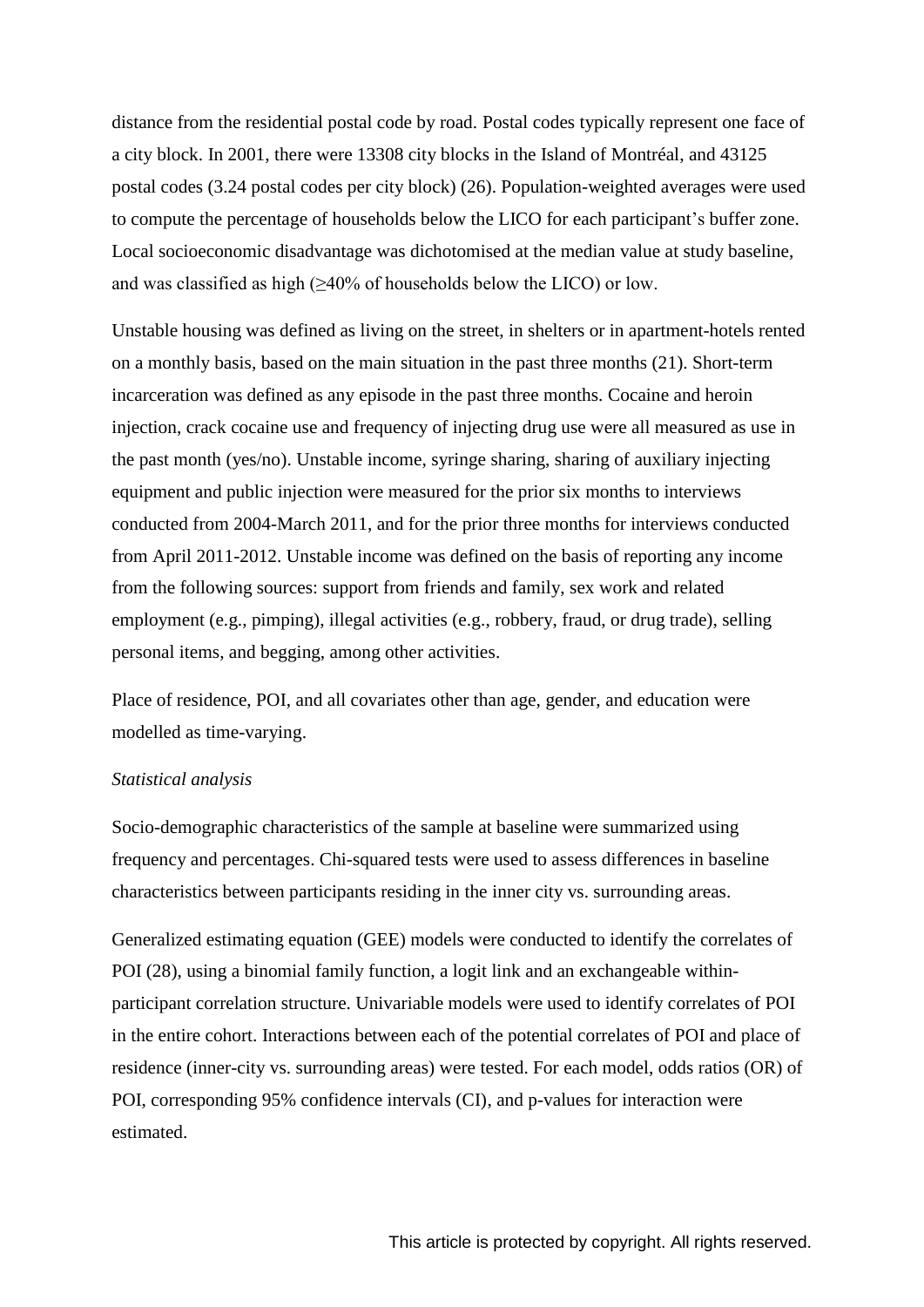HCV infection rates were estimated using Kaplan–Meier survival analysis [\(29\)](#page-13-9). Cox proportional hazards regression was used to estimate crude and adjusted hazard ratios (HR) and corresponding 95% CI, and to evaluate effect modification by place of residence (innercity vs. surrounding areas) on the relationship between POI and HCV incidence. The final multivariable model was adjusted for covariates selected using the purposeful selection procedure [\(30\)](#page-13-10). This procedure involves identifying statistically significant variables as well as those that changed a significant variable's beta coefficient by more than 20% to retain in the final multivariable model. Two multivariable models are presented in the paper: one contains only the variables identified using the purposeful selection criteria, and the other additionally includes age, gender and syringe sharing as important *a priori* covariates of the risk of HCV transmission [\(31-35\)](#page-13-11) as well as local-area socioeconomic disadvantage. The assumption of proportional hazards was assessed using scaled Schoenfeld residuals.

Given that the frequency of follow-up was increased Mid-March 2011, sensitivity analyses were conducted excluding data from Mid-March 2011 onward in order to assess the impact of this change in study protocol.

For all hypothesis testing, p-value<0.05 was used as the criterion for statistical significance. All analyses were conducted using Stata 13 (College Station, Texas 2015).

### *Ethics*

All participants provided informed consent. Ethical approval was provided by the institutional review board of the Centre Hospitalier de l'Université de Montréal.

### **Results**

### *Participant characteristics*

Of 1198 participants recruited, 944 (79%) were interviewed at least twice. Of these, eight did not provide a valid postcode, 14 were incarcerated at follow-up and 68 had moved away from Montréal Island. The remaining 854 participants were eligible for inclusion (Figure 2). At study entry, approximately half of these resided in the inner city and half resided in the surrounding areas on Montréal Island. Between the first two interviews, 62% (n=530) moved residences. Of these, 62% (n=327) moved within the inner city or surrounding areas, and 38% (n=203) moved between the inner city and surrounding areas. One quarter of participants were younger than 30 years and 18% were female. Approximately one third had injected prescription opioids in the month prior to study entry. Participant characteristics are described in detail in Table 2.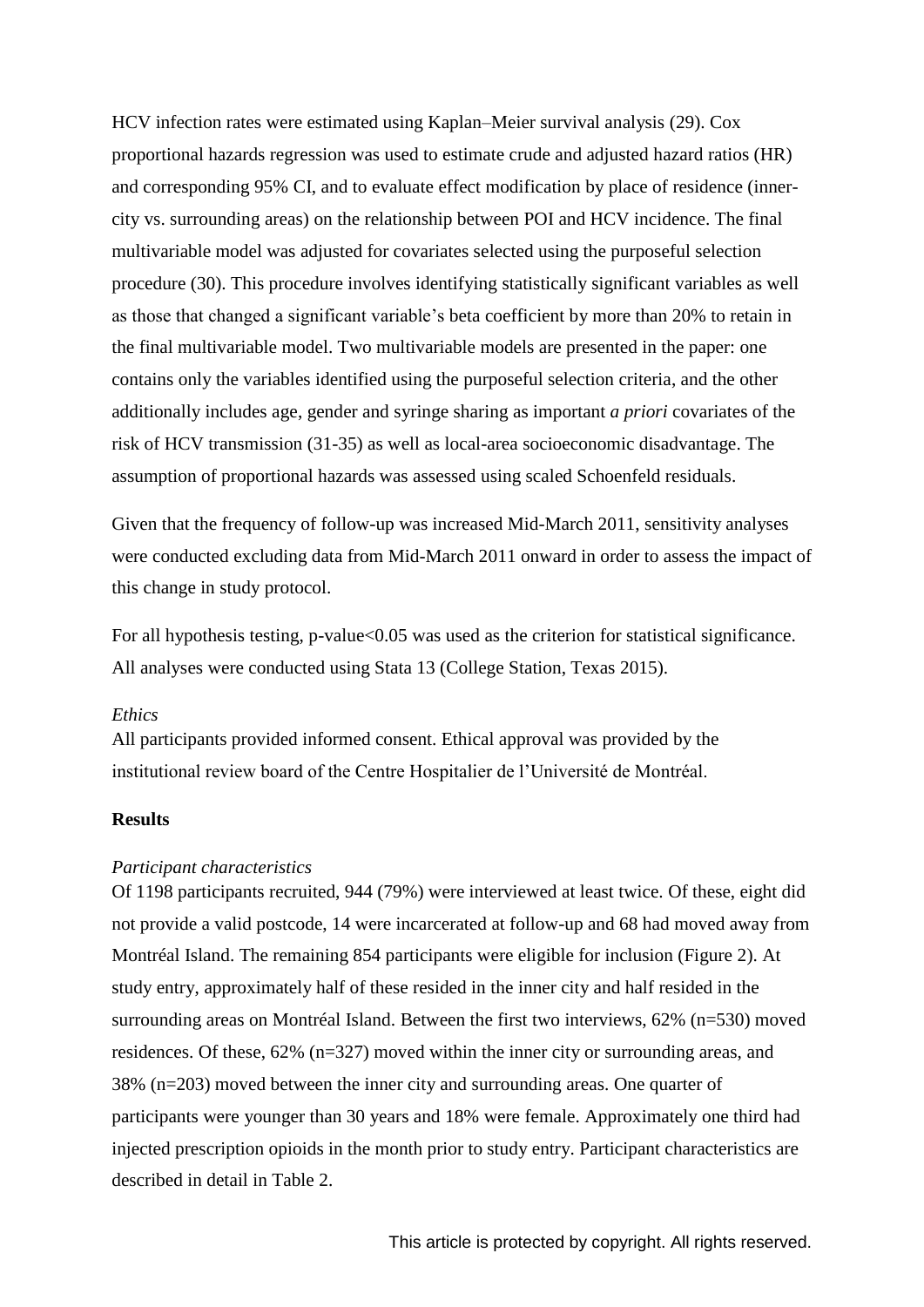Participants residing in the inner city were different to those residing in surrounding areas. They were less likely to be female, more likely to report previous incarceration, recent unstable income, unstable housing, living in neighborhoods with high local socioeconomic disadvantage, having recently injected prescription opioids and cocaine, and used crack, and less likely to have recently injected heroin. Participants in the inner city were also more likely to have engaged in recent public injecting (Table 2).

#### *Correlates of POI*

Correlates of POI are presented in Table 3. At baseline, POI was associated with young age, unstable income and housing, heroin injection, crack use, daily or more frequent injection, public injecting, syringe and auxiliary equipment sharing, living in neighborhoods with high local socioeconomic disadvantage and living in the inner city. These factors and not being college educated were associated with POI use throughout the study period. Overall, PWID residing in the inner city were 1.5 times more likely to inject prescription opioids (Table 3).

Generally, correlates of POI were similar in the inner city compared to surrounding areas. However, the likelihood of POI associated with heroin use, sharing of syringes and sharing of auxiliary injecting equipment were greater in the inner city. In contrast, the likelihood of POI associated with local socioeconomic disadvantage was greater in the surrounding areas (Table 3).

### *Factors associated with HCV incidence*

Of 854 participants, 585 (69%) were HCV seropositive at baseline. One participant was not tested for HCV at follow-up and was excluded (Figure 2). The remaining 268 participants were included in the HCV incidence analyses. The median period of follow-up was 2.77 years (IQR: 1.15-4.87), and the median number of interviews was five (IQR: 3-9). The median interval between HCV tests was 5.55 months (IQR: 3.09-6.57; 2004-March 2011: median: 5.78; IQR: 4.53-7.00; April 2011-2012: median: 3.02, IQR: 2.89-3.61). Overall 92 cases of HCV were observed over 569.8 person-years corresponding to an incidence rate of 16.15 cases per 100 person-years (95%CI: 13.16-19.81).

In unadjusted analyses, POI resulted in an approximately threefold increase in the hazard of HCV infection and residing in the inner-city resulted in an approximately 75% increase in the hazard of HCV infection (Table 4). An unadjusted analysis of the interaction between POI and place of residence suggested that the effect of POI was higher in the inner city than the surrounding areas (HR: 4.54, 95%CI: 2.56-8.07 vs. 1.98, 95%CI: 1.05-3.74, p-value for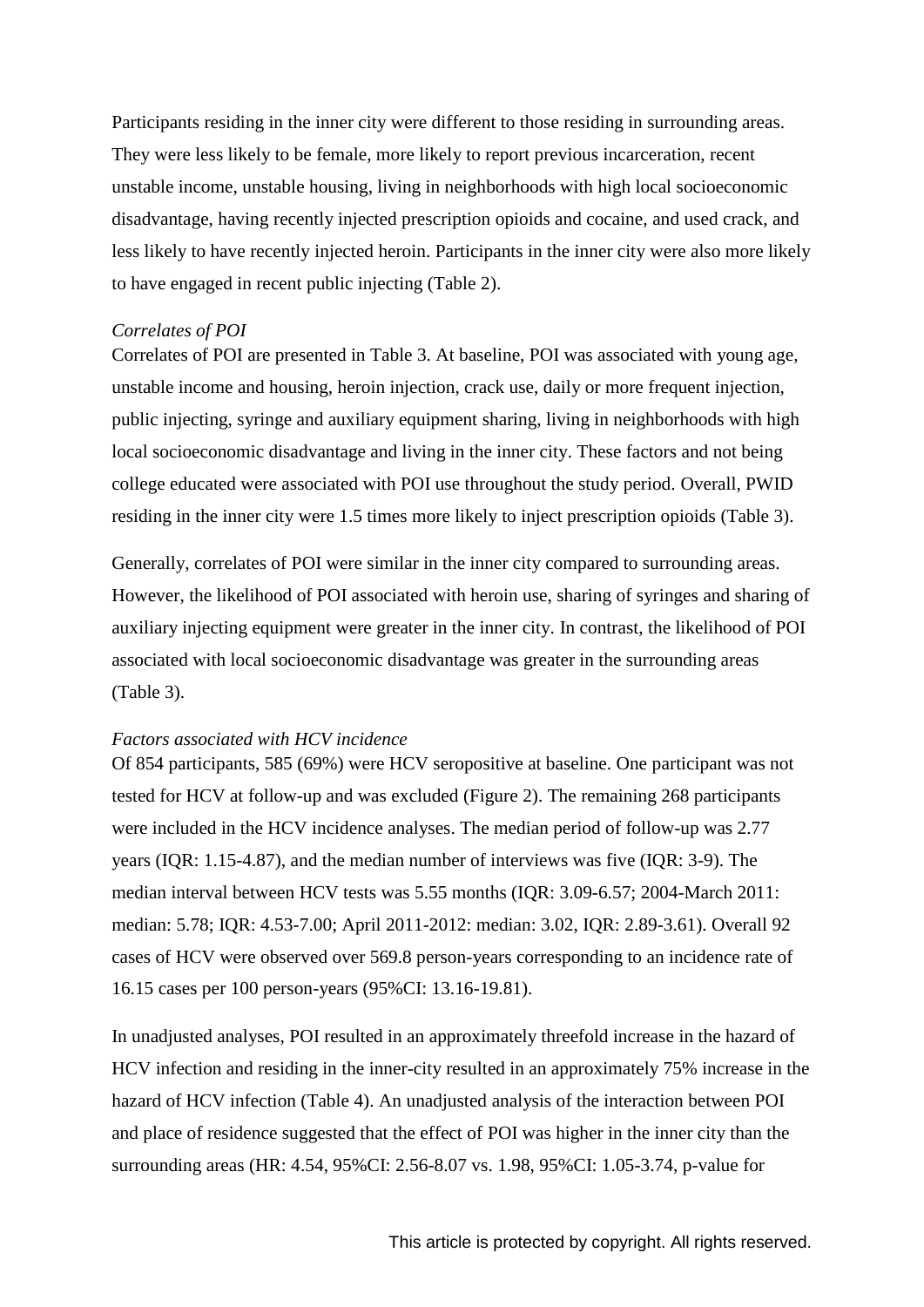interaction: 0.058). In addition, unstable housing, incarceration, unstable income, daily or more frequent injection, cocaine injection, crack use, syringe sharing, sharing of auxiliary injection equipment and public injection were all predictors of HCV infection (Table 4). In multivariable models, incarceration, frequency of injection, cocaine injection remained statistically significant after adjusting for covariates (Table 5). The effect of POI varied according to place of residence (p-value for the interaction term=0.025, Table 5 and Figure 3). The adjusted hazard of HCV infection associated with POI among those residing in the inner city was 3.38 (95% CI: 1.88-6.07-), whereas POI among those residing in the surrounding areas was not associated with a statistically significant increase in the hazard of HCV infection (adjusted HR: 1.26, 95% CI: 0.65-2.42). Effect sizes did not change when age, gender, syringe sharing, and local socioeconomic disadvantage were added to the model.

#### *Sensitivity analyses*

Results were not sensitive to excluding data from Mid-March 2011 onward.

#### **Discussion**

This study investigated associations between POI and living context in Montréal Island, and the related risk of HCV. POI was more common in inner-city Montréal than in surrounding neighborhoods. This is important because the inner city was characterized by high levels of HCV-related risk factors such as public injecting, unstable housing, unstable income and cocaine injection. Although residing in the inner city was not associated with higher risk of sharing injecting equipment, the odds of POI associated with sharing injecting equipment was higher in the inner-city district. In addition, the hazard of HCV associated with POI was elevated in the inner city compared with the surrounding areas.

While our previous research showed that prescription opioids were a leading risk factor for HCV acquisition in Montréal [\(21\)](#page-13-2), in this paper, we show that this risk is greatest for innercity Montréal. Prescription opioid injectors had a threefold hazard when living in the inner city, but no elevation in hazard of HCV when living in the surrounding areas. The elevated hazard of HCV in prescription opioid injectors in the inner city remained after adjusting for other HCV-related risk factors. Moreover, it also remained after adjusting for local socioeconomic disadvantage. This suggests additional unmeasured factors making the inner city a higher risk environment than the surrounding areas.

An ethnographic study of prescription opioid injectors in inner-city Montréal revealed risk patterns that distinguished POI from injection of other drugs, and may shed some light on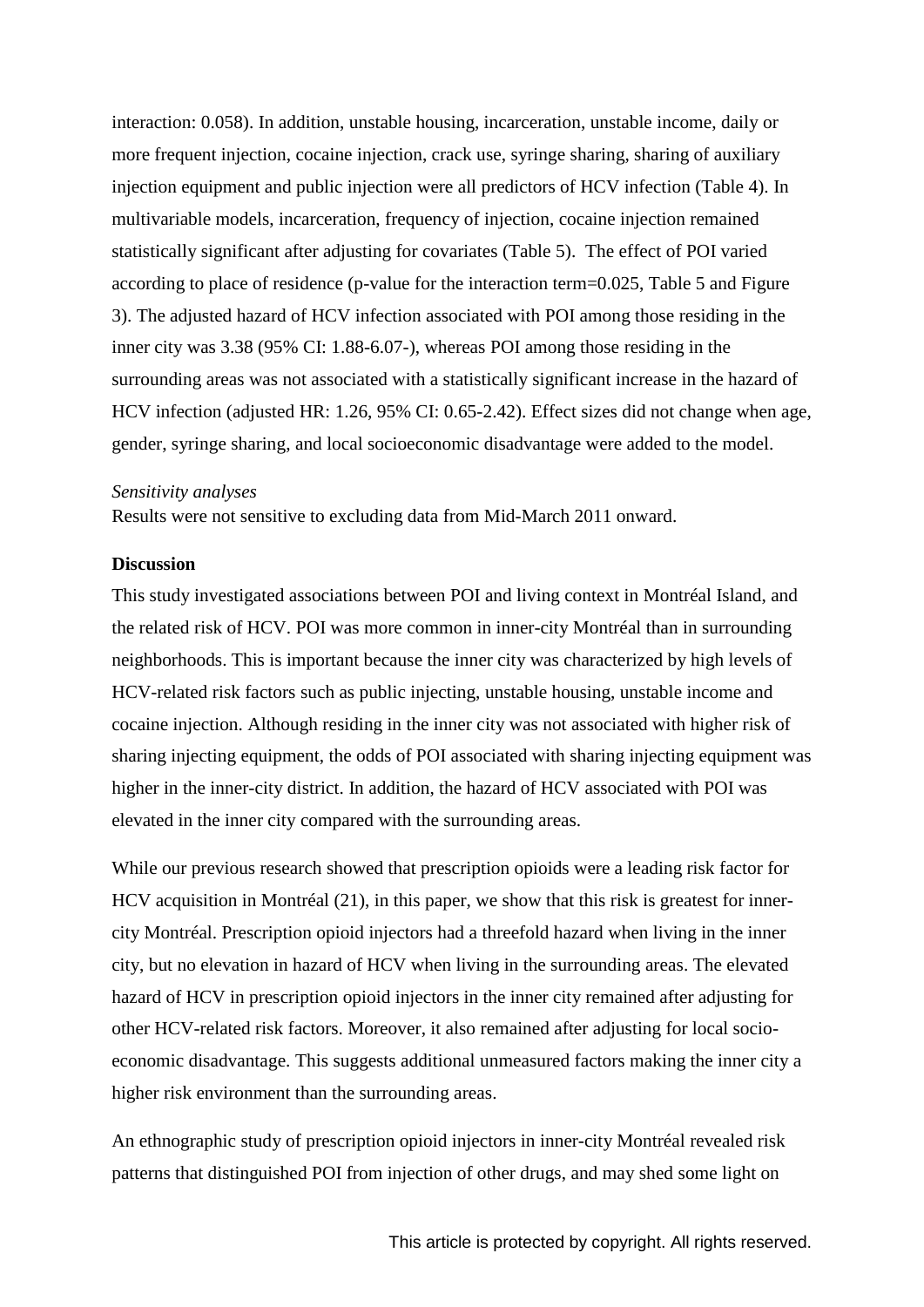unmeasured factors contributing to HCV risk [\(22\)](#page-13-3). In particular, POI leaves a residue on the equipment used to inject which can then be mixed with water and injected later or shared with other users – these are called "washes". The participants interviewed in the ethnographic study describe a culture of giving washes to other PWID as favors. It is hypothesized that this practice is particular to the resource-poor street economy observed in inner-city Montréal, Montréalas a means of solidifying trusting relationships that aid survival on the streets. Similar gift-giving practices have been observed in the context of black tar heroin injection in San Francisco's street economy [\(36\)](#page-14-0). It is therefore likely that the practice is less common in the surrounding areas, contributing to the increase in HCV-risk in the inner city associated with POI. Although the participants were aware of harm reduction practices, there appeared to be a lack of recognition that using another person's wash posed a similar risk to sharing injecting equipment. Additional mixed methods research is required to elucidate this and other potential unmeasured influences further.

Although we have described the high risk injecting drug scene in inner-city Montréal previously [\(1,](#page-12-0) [2\)](#page-12-1), our previous reports described factors that mitigated the overall level of risk in the inner city. Our previous studies, which focused on heroin and cocaine injection, demonstrated that within inner-city neighborhoods high risk injecting behaviors such as sharing injecting equipment were more common in areas with high levels of economic disadvantage. However, high risk behaviors were not more common in the inner city overall compared to the surrounding areas [\(2\)](#page-12-1). This was attributed, at least in part, to the increased availability of sterile needles in the inner city [\(1\)](#page-12-0). The elevated risk of HCV associated with POI in the inner city observed in this study, is particularly concerning given the high level of harm reduction services already available in the inner-city region. New harm reduction strategies may be required, targeted specifically at people who inject prescription opioids, taking into account the specificity of inner-city PWID communities. The Quebec Institute of Public Health has begun this process by providing safe injection materials designed to reduce injection of 'washes' targeted at POI [\(37\)](#page-14-1). Increased access to opiate substitution therapy should also be prioritized in the inner city, as it was demonstrated to reduce HCV incidence in several settings. [\(38-40\)](#page-14-2)

This study has some limitations. Participants were not randomly selected and therefore cannot be considered representative of PWID in Montréal. Compared to participants recruited mainly at needle-syringe programs for a surveillance program in Quebec and Ottawa, this sample has more males and older participants [\(41\)](#page-14-3). The inner-city Montréal context may not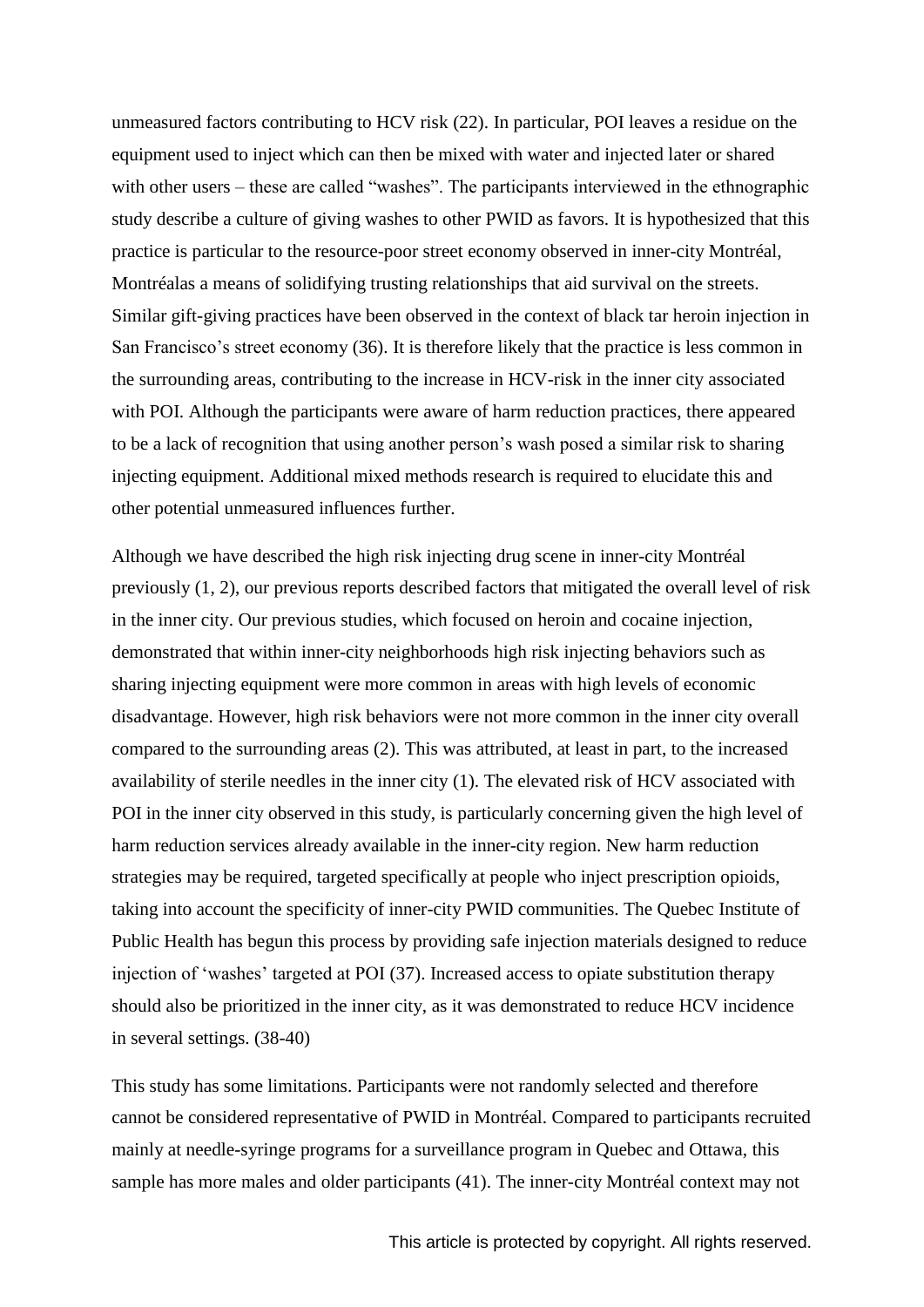be generalizable to other contexts. However, densely populated inner-urban areas display a core set of common adverse characteristics, including population density, high crime rates, socioeconomic disadvantage, and social inequalities, resulting in vulnerability to injecting drug use [\(11,](#page-12-6) [42-44\)](#page-14-4). Our findings may well be relevant to the increased uptake of POI in other inner-urban environments in Canada and elsewhere. Participants in the study moved residence frequently. Most moves were within the inner city or surrounding areas, but a substantial number of participants moved between the inner city and surrounding areas (approximately one fifth between the first two interviews). Therefore we modelled the inner city vs surrounding area variable as time-varying. Our follow-up rates were high for a drugusing population and we have previously found that participants retained were similar to those lost except that those retained were more likely to report cocaine and crack use [\(21\)](#page-13-2); however, our HCV incidence analyses may nonetheless have been influenced by losses to follow-up. Similar to other studies of injecting drug use, data on injection of prescription opioids and other drugs and injecting-related risk factors were based on self-report and may be subject to bias due to perceived social desirability; however, there is some evidence that such self-reports are reliable [\(45\)](#page-14-5). Data on sharing 'washes' was not collected separately from sharing other injecting equipment, so their hypothesised role as a driver of HCV transmission among prescription opioid users could not be thoroughly tested.

To our knowledge, this is the first study of the influence of living context on POI. We found that POI was more common in inner-city Montréal than in the surrounding areas and that POI in the inner city was associated with a number of injecting-related risk behaviors and elevated risk of HCV infection. These results are particularly concerning given that our previous research on the influence of living context on heroin and cocaine injection in Montréal showed that while the inner city housed an active "drug scene", the risks seemed to be mitigated by successful needle and syringe programs. This suggests that the increasing prevalence of POI poses novel challenges for harm reduction, and suggests that new interventions are required, tailored to this population.

### **Acknowledgements**

The authors would like to acknowledge Élisabeth Deschênes, Rachel Bouchard and the other staff at the HEPCO Cohort research site. A special thank you is extended to the cohort participants, without whom this research would not be possible.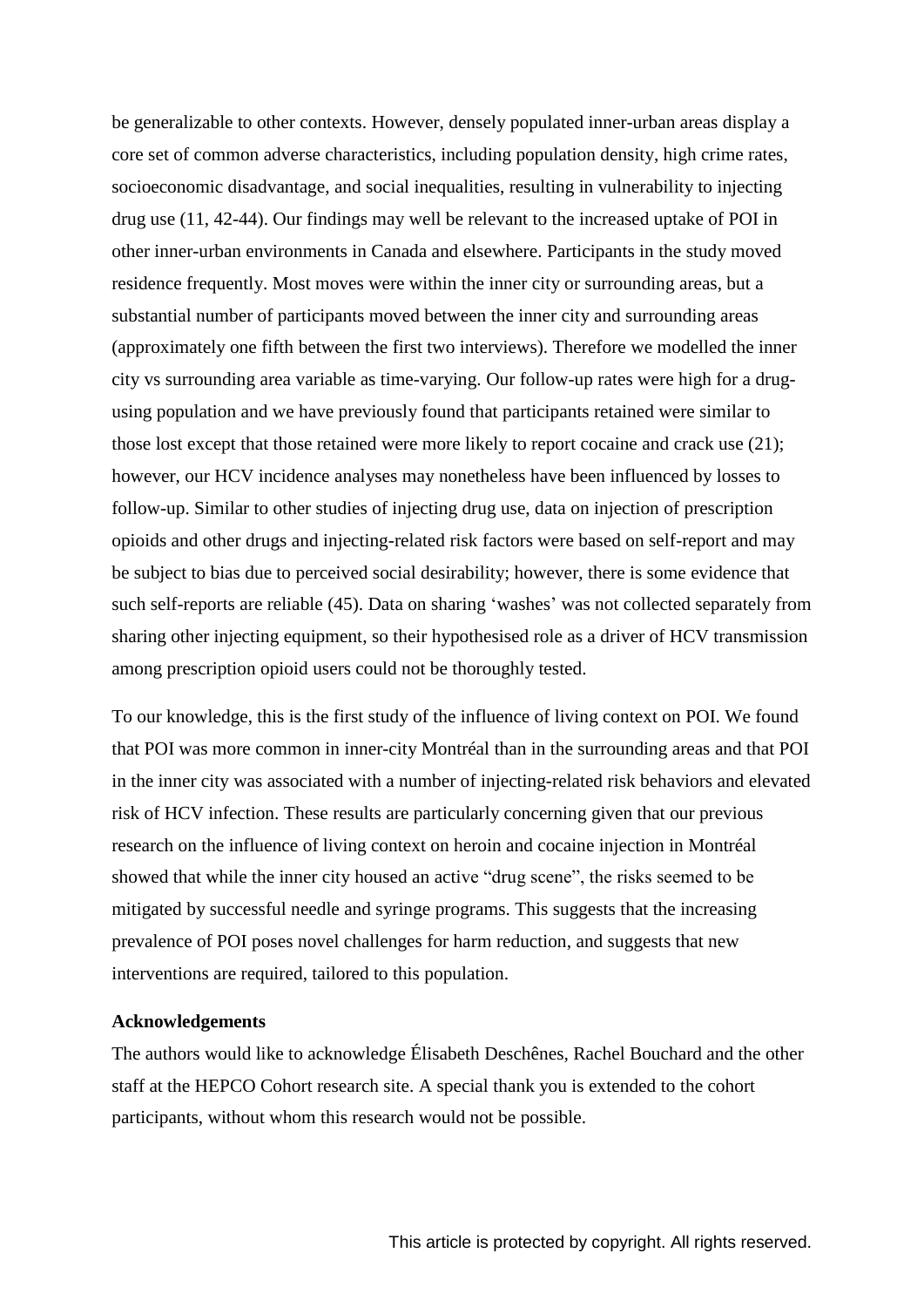# **Funding**

This work was supported by the Canadian Institutes of Health Research (CIHR) [MOP135260; MOP210232] and additional support from the Réseau SIDA et Maladies Infectieuses du Fonds de la Recherche en Santé du Québec [FRSQ5227]. RSD was supported by an NHMRC Early Career Fellowship and MH was supported by an NHMRC Senior Principal Research Fellowship. DJA holds a Clinical Researcher Career Award from the Fonds de la Recherche en Santé du Québec. YK holds a CIHR applied public health Chair in Urban Interventions and Population Health. The Burnet Institute is supported by the Victorian Operational Infrastructure Support program.

## **References**

- <span id="page-12-0"></span>1. BRUNEAU J., DANIEL M., KESTENS Y., ZANG G., GÉNÉREUX M. Associations between HIV-related injection behaviour and distance to and patterns of utilisation of syringe-supply programmes, J Epidemiol Community Health 2008: 62: 804-810.
- <span id="page-12-1"></span>2. GÉNÉREUX M., BRUNEAU J., DANIEL M. Association between neighbourhood socioeconomic characteristics and high-risk injection behaviour amongst injection drug users living in inner and other city areas in Montréal, Canada, International Journal of Drug Policy 2010: 21: 49- 55.
- <span id="page-12-2"></span>3. FAST D., SHOVELLER J., SHANNON K., KERR T. Safety and danger in downtown Vancouver: Understandings of place among young people entrenched in an urban drug scene, Health & Place 2010: 16: 51-60.
- 4. FAST D., SMALL W., WOOD E., KERR T. Coming 'down here': Young people's reflections on becoming entrenched in a local drug scene, Soc Sci Med 2009: 69: 1204-1210.
- <span id="page-12-10"></span>5. MAAS B., FAIRBAIRN N., KERR T., LI K., MONTANER J. S. G., WOOD E. Neighborhood and HIV infection among IDU: Place of residence independently predicts HIV infection among a cohort of injection drug users, Health & Place 2007: 13: 432-439.
- <span id="page-12-8"></span>6. MARSHALL B., WOOD E., SHOVELLER J., BUXTON J., MONTANER J., KERR T. Individual, Social, and Environmental Factors Associated with Initiating Methamphetamine Injection: Implications for Drug Use and HIV Prevention Strategies, Prev Sci 2011: 12: 173-180.
- <span id="page-12-9"></span>7. LLOYD-SMITH E., WOOD E., LI K., MONTANER J. S. G., KERR T. Incidence and determinants of initiation into cocaine injection and correlates of frequent cocaine injectors, Drug Alcohol Depend 2009: 99: 176-182.
- <span id="page-12-3"></span>8. WYLIE J., SHAH L., JOLLY A. Demographic, risk behaviour and personal network variables associated with prevalent hepatitis C, hepatitis B, and HIV infection in injection drug users in Winnipeg, Canada, BMC Public Health 2006: 6: 229.
- <span id="page-12-4"></span>9. WYLIE J. L., SHAH L., JOLLY A. Incorporating geographic settings into a social network analysis of injection drug use and bloodborne pathogen prevalence, Health & Place 2007: 13: 617-628.
- <span id="page-12-5"></span>10. LATKIN C. A., WILLIAMS C. T., WANG J., CURRY A. D. Neighborhood social disorder as a determinant of drug injection behaviors: a structural equation modeling approach, Health Psychol 2005: 24: 96-100.
- <span id="page-12-6"></span>11. SÉGUIN A. M., DIVAY G. Urban poverty: Fostering sustainable and supportive communities, Ottawa: Canadian Policy Research Network Inc.; 2002.
- <span id="page-12-7"></span>12. WILLIAMS C. T., METZGER D. S. Race and distance effects on regular syringe exchange program use and injection risks: a geobehavioral analysis, Am J Public Health 2010: 100: 1068-1074.
- <span id="page-12-11"></span>13. TETRAULT J. M., BUTNER J. L. Non-Medical Prescription Opioid Use and Prescription Opioid Use Disorder: A Review, The Yale Journal of Biology and Medicine 2015: 88: 227-233.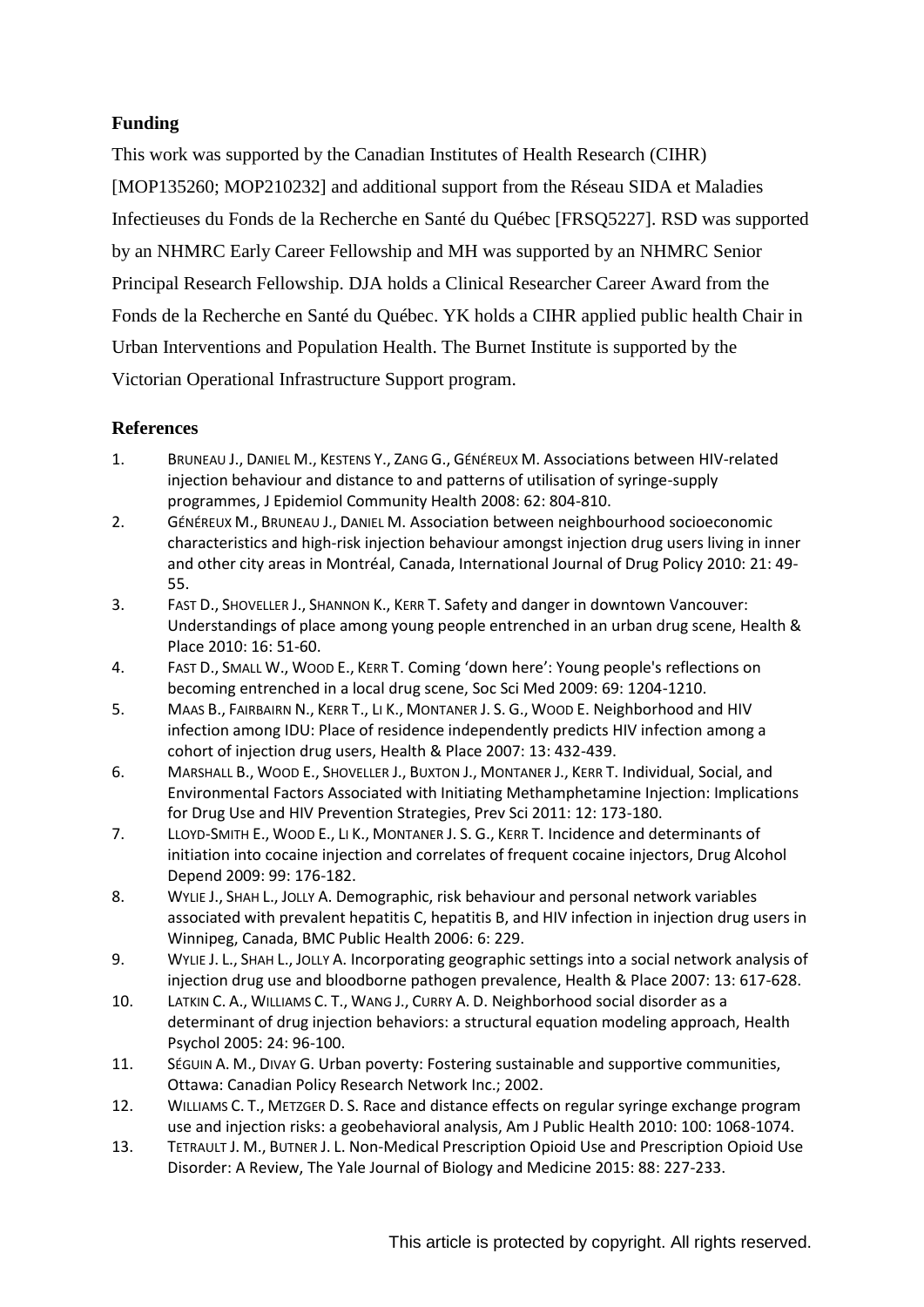- 14. UNITED NATIONS OFFICE ON DRUGS AND CRIME. The non-medical use of prescription drugs: policy direction issues, Vienna: UNODC; 2011.
- 15. FISCHER B., KEATES A., BÜHRINGER G., REIMER J., REHM J. Non-medical use of prescription opioids and prescription opioid-related harms: why so markedly higher in North America compared to the rest of the world?, Addiction 2014: 109: 177-181.
- 16. HAVENS J. R., OSER C. B., LEUKEFELD C. G. Injection risk behaviors among rural drug users: Implications for HIV prevention, AIDS Care 2011: 23: 638-645.
- <span id="page-13-0"></span>17. <Allander Gruber et al 1995.pdf>.
- <span id="page-13-1"></span>18. LANKENAU S. E., KECOJEVIC A., SILVA K. Associations between prescription opioid injection and Hepatitis C virus among young injection drug users, Drugs (Abingdon Engl) 2015: 22: 35-42.
- 19. ZIBBELL J. E., HART-MALLOY R., BARRY J., FAN L., FLANIGAN C. Risk Factors for HCV Infection Among Young Adults in Rural New York Who Inject Prescription Opioid Analgesics, Am J Public Health 2014: 104: 2226-2232.
- 20. LAKE S., KENNEDY M. C. Health Outcomes Associated with Illicit Prescription Opioid Injection: A Systematic Review, J Addict Dis 2015: 0.
- <span id="page-13-2"></span>21. BRUNEAU J., ROY É., ARRUDA N., ZANG G., JUTRAS-ASWAD D. The rising prevalence of prescription opioid injection and its association with hepatitis C incidence among street-drug users, Addiction 2012: 107: 1318-1327.
- <span id="page-13-3"></span>22. ROY É., ARRUDA N., BOURGOIS P. The Growing Popularity of Prescription Opioid Injection in Downtown Montréal: New Challenges for Harm Reduction, Subst Use Misuse 2011: 46: 1142-1150.
- <span id="page-13-4"></span>23. STATISTICS CANADA. Montréal, Quebec (Code 2466) and Quebec (Code 24) (table). Census Profile 2011 Census, Ottawa; 2012.
- <span id="page-13-5"></span>24. SAVOIE J., BÉDARD F., COLLINS C. Neighbourhood characteristics and the distribution of crime on the Island of Montréal. Crime and Justice Research Paper series, Ottawa: Statistics Canada; 2006.
- 25. SERVICE DE LA MISE EN VALEUR DU TERRITOIRE ET DU PATRIMOINE. Les arrondissements de Montréal -Répertoire socio-démographique et classement par variables, Montréal: Ville de Montréal; 2004.
- <span id="page-13-7"></span>26. DANIEL M., KESTENS Y. Montréal Epidemiological and Geographic Analysis of Population Health Outcomes and Neighbourhood Effects: MEGAPHONE (Copyright ® 1046898). Montréal: Centre de recherche du Centre hospitalier de l'Université de Montréal (CRCHUM); 2007.
- <span id="page-13-6"></span>27. VILLE DE MONTRÉAL. Plan d'action 2005–2007, Montréal: Arrondissement Ville-Marie; 2008.
- <span id="page-13-8"></span>28. ZEGER S. L., LIANG K.-Y., ALBERT P. S. Models for Longitudinal Data: A Generalized Estimating Equation Approach, Biometrics 1988: 44: 1049-1060.
- <span id="page-13-9"></span>29. KLEIN J. P., MOESCHBERGER M. L. Survival Analysis. Techniques for Censored and Truncated Data New York: Springer-Verlag; 1997.
- <span id="page-13-10"></span>30. HOSMER D. J., LEMESHOW S. Applied Survival Analysis: Regression Modeling of Time to Event Data New York: John Wiley; 1999.
- <span id="page-13-11"></span>31. CORNBERG M., RAZAVI H. A., ALBERTI A., BERNASCONI E., BUTI M., COOPER C. et al. A systematic review of hepatitis C virus epidemiology in Europe, Canada and Israel, Liver Int 2011: 31: 30- 60.
- 32. POUGET E. R., HAGAN H., DES JARLAIS D. C. Meta-analysis of hepatitis C seroconversion in relation to shared syringes and drug preparation equipment, Addiction 2012: 107: 1057- 1065.
- 33. HAGAN H., THIEDE H., DES JARLAIS D. C. Hepatitis C Virus Infection Among Injection Drug Users: Survival Analysis of Time to Seroconversion, Epidemiology 2004: 15: 543-549.
- 34. ROY É., BOUDREAU J.-F., BOIVIN J.-F. Hepatitis C virus incidence among young street-involved IDUs in relation to injection experience, Drug Alcohol Depend 2009: 102: 158-161.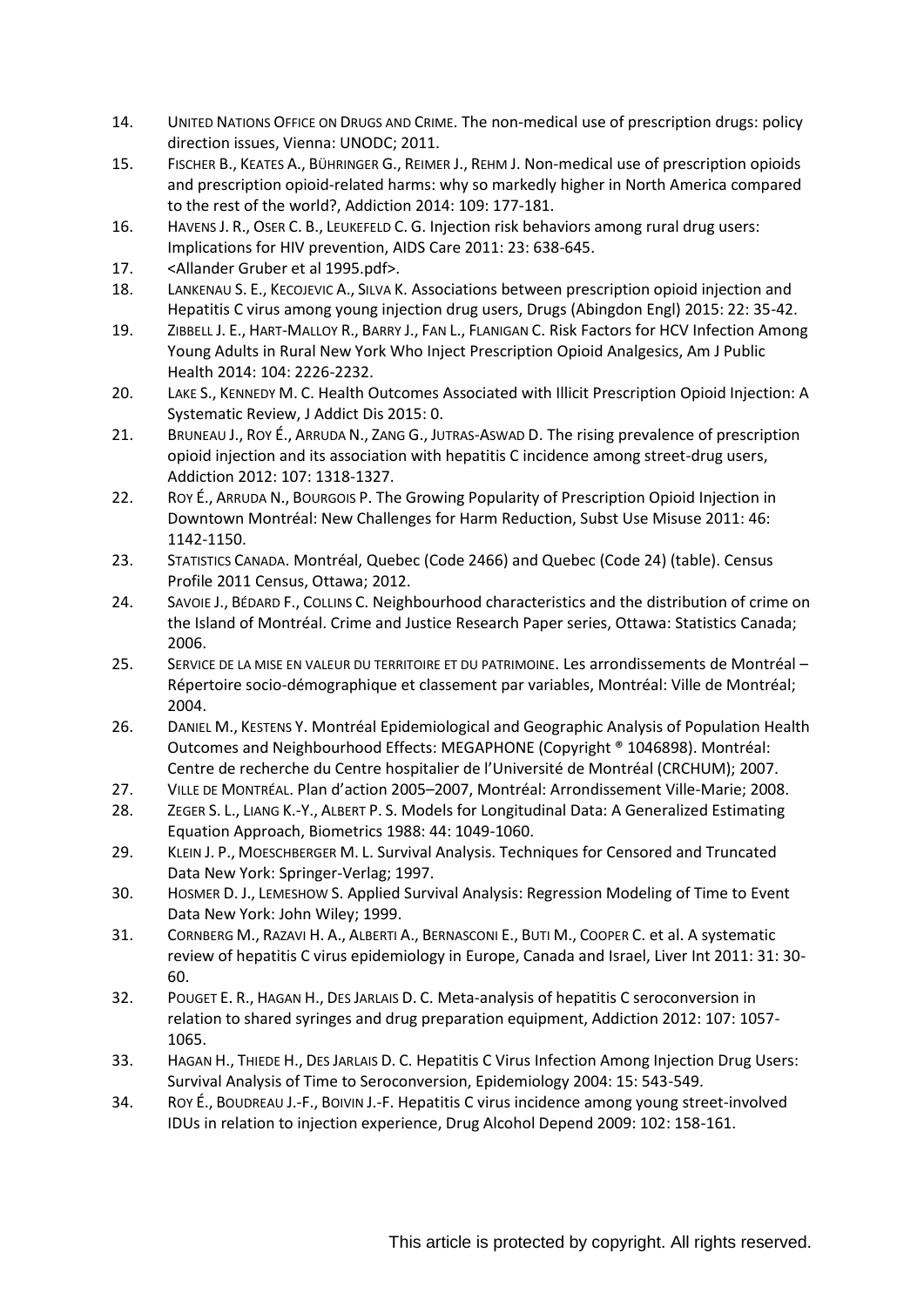- 35. PATRICK D. M., TYNDALL M. W., CORNELISSE P. G., LI K., SHERLOCK C. H., REKART M. L. et al. Incidence of hepatitis C virus infection among injection drug users during an outbreak of HIV infection, CMAJ 2001: 165: 889-895.
- <span id="page-14-0"></span>36. BOURGOIS P. The moral economies of homeless heroin addicts: Confronting ethnography, HIV risk, and everyday violence in San Francisco shooting encampments, Subst Use Misuse 1998: 33: 2323–2351.
- <span id="page-14-1"></span>37. NOEL L., DUBE P., TREMBLAY P., GROUPE DE TRAVAIL SUR LA REVISION DU MATERIEL D'INJECTION DESTINE AUX PERSONNES UDI. Material d'injection: reduire les risques chez les injecteurs de medicaments opioides, Quebec: Institut national de sante publique du Quebec; 2015.
- <span id="page-14-2"></span>38. TURNER K. M., HUTCHINSON S., VICKERMAN P., HOPE V., CRAINE N., PALMATEER N. et al. The impact of needle and syringe provision and opiate substitution therapy on the incidence of hepatitis C virus in injecting drug users: pooling of UK evidence, Addiction 2011: 106: 1978-1988.
- 39. TSUI J. I., EVANS J. L., LUM P. J., HAHN J. A., PAGE K. Association of opioid agonist therapy with lower incidence of hepatitis C virus infection in young adult injection drug users, JAMA Intern Med 2014: 174: 1974-1981.
- 40. VAN DEN BERG C., SMIT C., VAN BRUSSEL G., COUTINHO R., PRINS M., AMSTERDAM C. Full participation in harm reduction programmes is associated with decreased risk for human immunodeficiency virus and hepatitis C virus: evidence from the Amsterdam Cohort Studies among drug users, Addiction 2007: 102: 1454-1462.
- <span id="page-14-3"></span>41. ROY É., RICHER I., MORISSETTE C., LECLERC P., PARENT R., CLAESSENS C. et al. Temporal changes in risk factors associated with HIV seroconversion among injection drug users in eastern central Canada, AIDS 2011: 25: 1897-1903.
- <span id="page-14-4"></span>42. GALEA S., NANDI A., VLAHOV D. The Social Epidemiology of Substance Use, Epidemiol Rev 2004: 26: 36-52.
- 43. GALEA S., VLAHOV D. URBAN HEALTH: Evidence, Challenges, and Directions, Annu Rev Public Health 2005: 26: 341-365.
- 44. ROBERTS E. T., FRIEDMAN S. R., BRADY J. E., POUGET E. R., TEMPALSKI B., GALEA S. Environmental conditions, political economy, and rates of injection drug use in large US metropolitan areas 1992–2002, Drug Alcohol Depend 2010: 106: 142-153.
- <span id="page-14-5"></span>45. GOLDSTEIN M. F., FRIEDMAN S. R., NEAIGUS A., JOSE B., ILDEFONSO G., CURTIS R. Self-reports of HIV risk behavior by injecting drug users: are they reliable", Addiction 1995: 90: 1097-1104.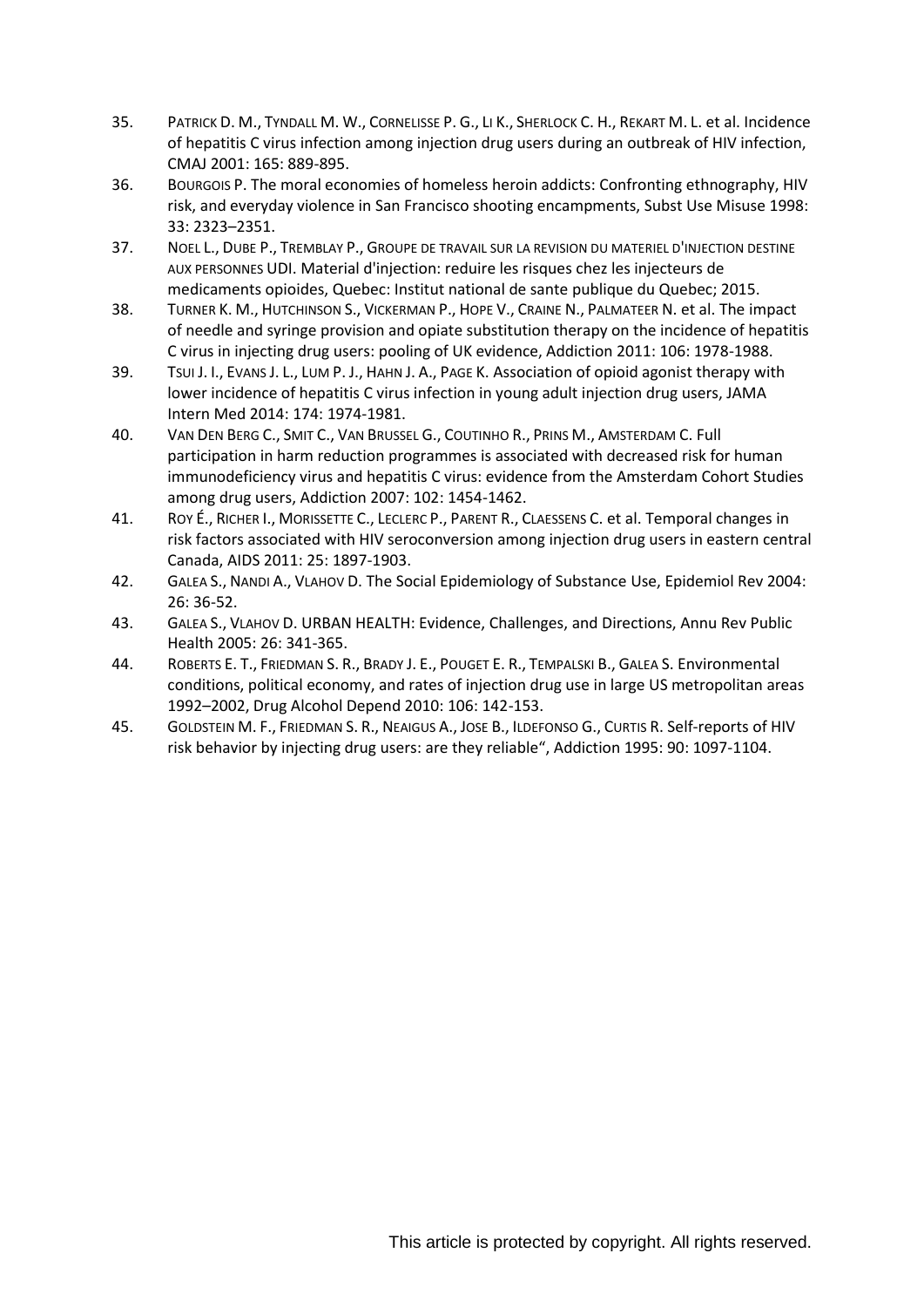# **Tables**

|                                          | <b>Surrounding area</b> Inner city |       |
|------------------------------------------|------------------------------------|-------|
| <b>Total population</b>                  | 1802468                            | 84013 |
| <b>Average income (\$CAD)</b>            | 74410                              | 82773 |
| Proportion of households with low income | 22.2                               | 33.5  |
| Crime per 1000 inhabitants               | 5.32                               | 12.01 |
| Crime per square kilometer               | 19.85                              | 62.69 |

Table 1: Characteristics of the inner city and surrounding area in the Island of Montréal

Notes: All data are the most recent available: population data are from 2011, income data are from 2006, and crime data are from 2015.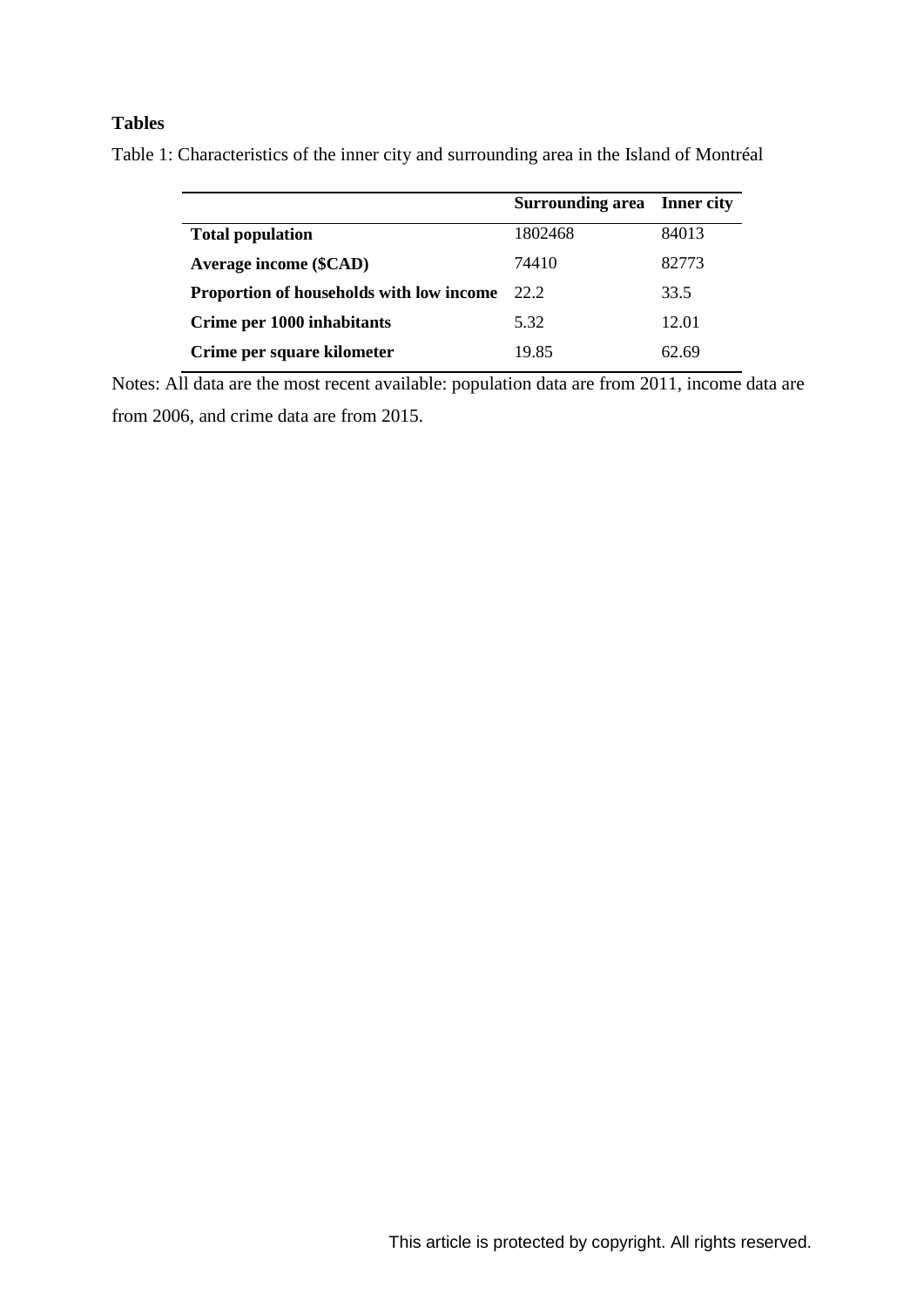Table 2: Baseline characteristics of PWID, for residents of the inner-city compared to surrounding areas on Montréal Island

|                                            | All                         | Surrounding areas <sup>a</sup> | Inner-city <sup>a</sup> | p-value |
|--------------------------------------------|-----------------------------|--------------------------------|-------------------------|---------|
|                                            | $n\left(\frac{0}{0}\right)$ | $n$ (%)                        | $n$ (%)                 |         |
| ${\bf N}$                                  | 854                         | 424                            | 430                     |         |
| Socio-demographics                         |                             |                                |                         |         |
| Age $<$ 30                                 | 215(25)                     | 119(28)                        | 96(22)                  | 0.053   |
| <b>Female</b> <sup>b</sup>                 | 154(18)                     | 96(23)                         | 58(13)                  | < 0.001 |
| <b>College educated</b>                    | 152(18)                     | 83 (20)                        | 69(16)                  | 0.178   |
| <b>HCV</b> status                          |                             |                                |                         |         |
| <b>HCV</b> antibody positive               | 585 (69)                    | 277(65)                        | 308 (72)                | 0.048   |
| Recent injecting-related behavior          |                             |                                |                         |         |
| POI <sup>c</sup>                           | 277 (32)                    | 107(25)                        | 170(40)                 | < 0.001 |
| Cocaine injection <sup>c</sup>             | 572 (67)                    | 270(64)                        | 302(70)                 | 0.042   |
| Heroin injection <sup>c,d</sup>            | 272 (32)                    | 153(36)                        | 119 (28)                | 0.009   |
| Crack use <sup>c,e</sup>                   | 434 (51)                    | 181(43)                        | 253(59)                 | < 0.001 |
| Injected at least daily <sup>c</sup>       | 135(16)                     | 62(15)                         | 73(17)                  | 0.346   |
| Public injecting <sup>f,</sup>             | 455(53)                     | 189(45)                        | 266(62)                 | < 0.001 |
| Syringe sharing <sup>d,f</sup>             | 252 (30)                    | 114(27)                        | 138 (32)                | 0.100   |
| Auxillary equipment sharing <sup>d,f</sup> | 335 (39)                    | 155(37)                        | 189 (44)                | 0.106   |
| Recent housing and income                  |                             |                                |                         |         |
| Any unstable income <sup>g,i</sup>         | 479 (56)                    | 222(53)                        | 257(60)                 | 0.032   |
| Unstable housing <sup>d,h,i</sup>          | 378 (44)                    | 87(21)                         | 291 (68)                | < 0.001 |
| History of incarceration                   |                             |                                |                         |         |
| Incarceration ever <sup>j</sup>            | 685 (80)                    | 328 (78)                       | 357(83)                 | 0.037   |
| Recent incarceration <sup>i,j</sup>        | 123(14)                     | 56(13)                         | 67(16)                  | 0.337   |
| Local socioeconomic disadvantage           |                             |                                |                         |         |
| <b>High</b>                                | 464 (54)                    | 132(31)                        | 332 (77)                | < 0.001 |

Notes: a. Inner-city is defined as the Ville-Marie neighbourhood. Surrounding areas are other areas within Montréal Island. Place of residence was defined as the place where they had most often slept during the past month. b. Two participants identified as transgender and were not included in the denominator for percentage of females. c. Past month. d. Data were missing for one participant. e. Data were missing for eight participants. f. Past six months (2004-Mid-March 2011) or past three months (Mid-March 2011-2012). g. Stable income includes employment (including full-time and part-time) and government benefits. Unstable income includes support from friends and family, sex work and related employment (e.g., pimping), illegal activities (e.g, robbery, fraud, drug trade), selling personal items, artistic activities in the metro or on the streets, and begging, among other things. Data on source of income were missing for three participants. h. Unstable housing was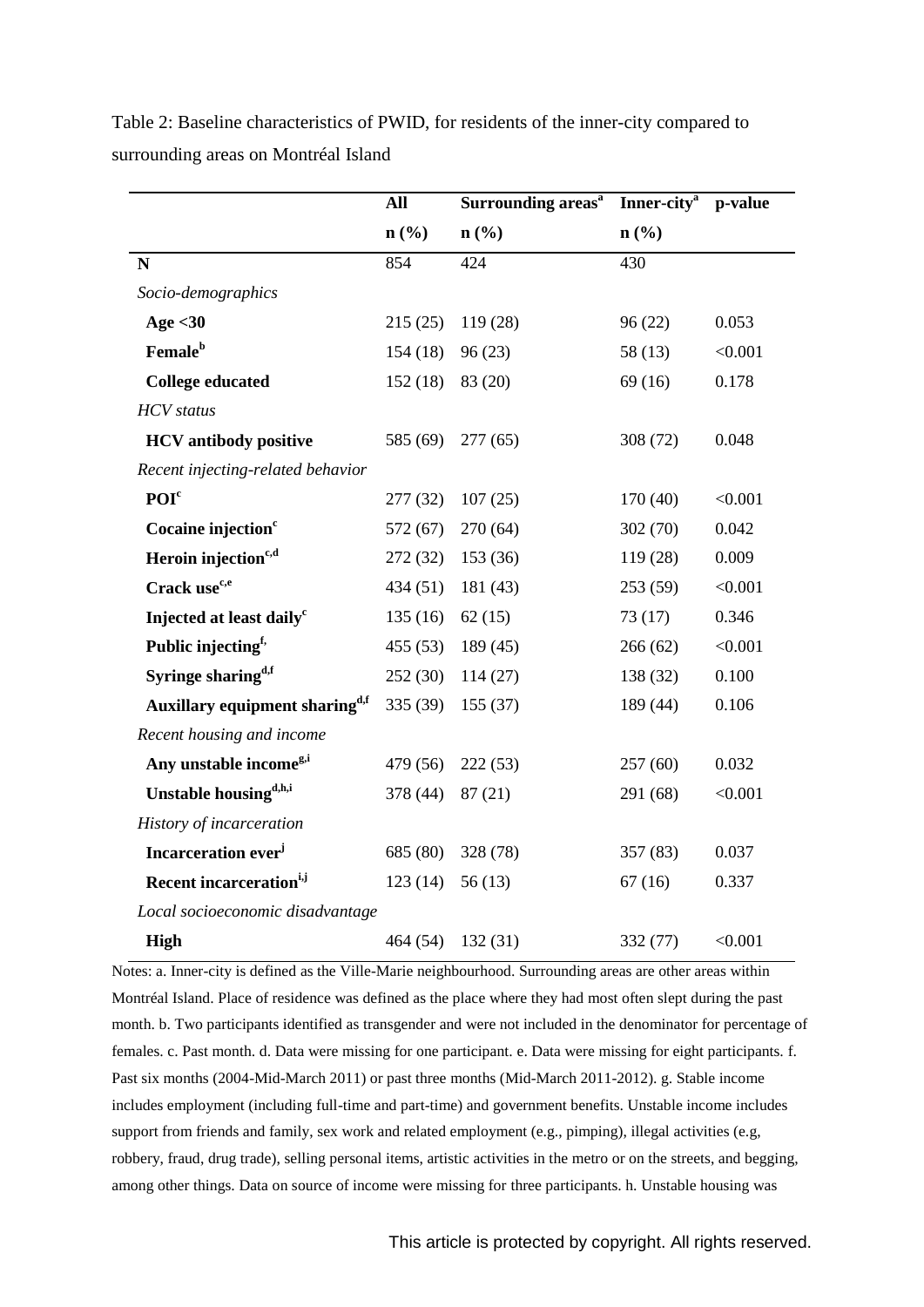defined as living on the street, in shelters or in apartment-hotels rented on a monthly basis (indicating a rapid turnover compared to typical 12-month rent–lease accommodation standard in Montréal). i. Past three months. j. Data were missing for two participants. k. High local socioeconomic disadvantage: >=40% of households below the low income cut-off within 250 meters of the participants' postal code.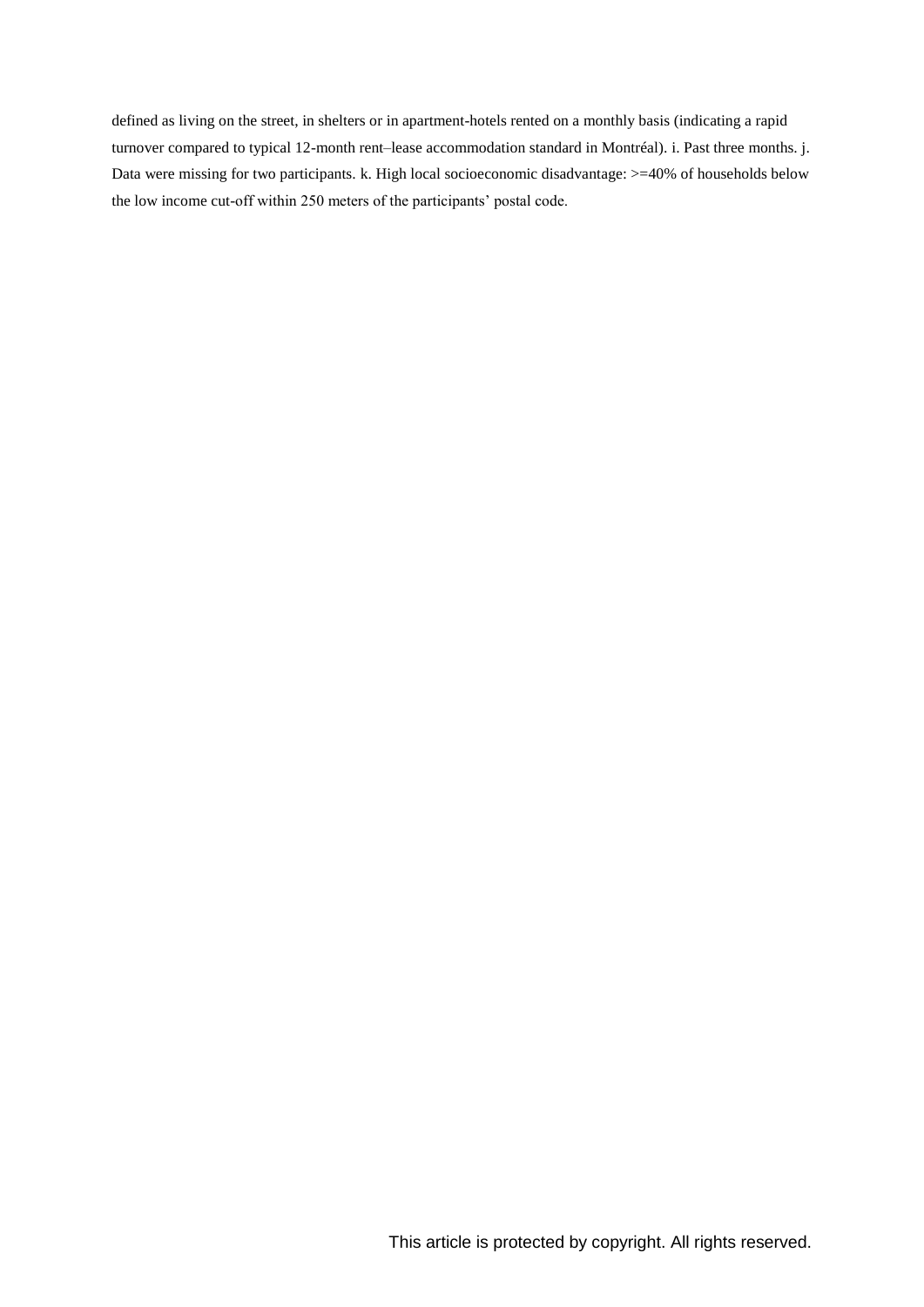|                                                                             | <b>Baseline</b> |          | <b>All</b> |                               | Inner-city <sup>a</sup> |                               |      | Surrounding areas <sup>a</sup> | p-value for |
|-----------------------------------------------------------------------------|-----------------|----------|------------|-------------------------------|-------------------------|-------------------------------|------|--------------------------------|-------------|
|                                                                             | POI             | No POI   | <b>OR</b>  | 95% CI (p-value)              | <b>OR</b>               | 95% CI (p-value)              | OR   | 95% CI (p-value)               | interaction |
|                                                                             | $n$ (%)         | $n$ (%)  |            |                               |                         |                               |      |                                |             |
| Residing in inner-city <sup>a</sup>                                         | 170(61)         | 260(45)  | 1.52       | $1.31 - 1.76 \, (\leq 0.001)$ |                         |                               |      |                                |             |
| Socio-demographics and HCV exposure at baseline                             |                 |          |            |                               |                         |                               |      |                                |             |
| Age less than 30                                                            | 114(41)         | 101(18)  | 2.56       | $1.98 - 3.31 \approx 0.001$   | 2.93                    | $2.18 - 3.94 \approx (0.001)$ | 2.60 | $1.94 - 3.49$ (<0.001)         | 0.421       |
| Female                                                                      | 57(21)          | 97(17)   | 1.21       | $0.91 - 1.62(0.195)$          | 1.52                    | $1.08 - 2.14(0.017)$          | 1.14 | $0.80 - 1.61(0.472)$           | 0.084       |
| Not college educated                                                        | 54 (19)         | 98 (17)  | 1.40       | $1.01 - 1.94(0.045)$          | 1.59                    | $1.09 - 2.32(0.016)$          | 1.21 | $0.83 - 1.76(0.328)$           | 0.145       |
| HCV exposed <sup>b</sup>                                                    | 190(69)         | 395 (68) | 1.05       | $0.81 - 1.35(0.733)$          | 1.08                    | $0.81 - 1.43(0.590)$          | 0.96 | $0.72 - 1.29(0.801)$           | 0.397       |
| Recent injecting-related behavior                                           |                 |          |            |                               |                         |                               |      |                                |             |
| Cocaine injection <sup>c</sup>                                              | 188 (68)        | 384 (67) | 1.40       | $1.21 - 1.61$ (<0.001)        | 1.39                    | $1.18 - 1.65 \approx 0.001$   | 1.34 | $1.14 - 1.56 \, (\leq 0.001)$  | 0.702       |
| Heroin injection <sup>c</sup>                                               | 141(51)         | 131(23)  | 2.41       | $2.01 - 2.88$ (<0.001)        | 3.02                    | $2.46 - 3.71$ (<0.001)        | 2.06 | $1.70 - 2.49$ (<0.001)         | 0.003       |
| Crack use <sup>c</sup>                                                      | 161(59)         | 273 (48) | 1.45       | $1.27 - 1.67 \; (\leq 0.001)$ | 1.28                    | $1.08 - 1.50(0.003)$          | 1.57 | $1.33 - 1.84$ (<0.001)         | 0.069       |
| Injected at least daily <sup>c</sup>                                        | 91(33)          | 44(8)    | 2.77       | $2.31 - 3.33 \approx (0.001)$ | 3.08                    | $2.51 - 3.78 \; (\leq 0.001)$ | 2.39 | $1.93 - 2.96 \approx 0.001$    | 0.083       |
| Public injecting <sup>d</sup>                                               | 206(74)         | 249(43)  | 2.65       | $2.25 - 3.11$ (<0.001)        | 2.75                    | $2.29 - 3.30 \, (\leq 0.001)$ | 2.39 | $2.01 - 2.85 \approx 0.001$    | 0.259       |
| Syringe sharing <sup>d</sup>                                                | 100(36)         | 152(26)  | 1.34       | $1.13 - 1.57(0.001)$          | 1.59                    | $1.33 - 1.90 \, (\leq 0.001)$ | 1.11 | $0.93 - 1.34(0.251)$           | 0.005       |
| Auxiliary equipment                                                         | 123(44)         | 212(37)  | 1.49       | $1.30 - 1.72 \, (\leq 0.001)$ | 1.67                    | $1.41 - 1.97 \approx 0.001$   | 1.32 | $1.12 - 1.57(0.001)$           | 0.049       |
| sharing <sup>d</sup>                                                        |                 |          |            |                               |                         |                               |      |                                |             |
| Recent housing, income, incarceration, and local socioeconomic disadvantage |                 |          |            |                               |                         |                               |      |                                |             |
| Any unstable income <sup>e,f</sup>                                          | 188 (68)        | 291(51)  | 1.58       | $1.40 - 1.78 \; (< 0.001)$    | 1.65                    | $1.40 - 1.94 \approx (0.001)$ | 1.49 | $1.28 - 1.73 \approx (0.001)$  | 0.351       |
| Unstable housing $f, g$                                                     | 147(53)         | 231(40)  | 1.66       | $1.44 - 1.91 \approx 0.001$   | 1.64                    | $1.36 - 1.97 \approx 0.001$   | 1.37 | $1.12 - 1.67(0.002)$           | 0.184       |

Table 3: Correlates of prescription opioid injection overall and by residence in the inner-city compared to surrounding areas.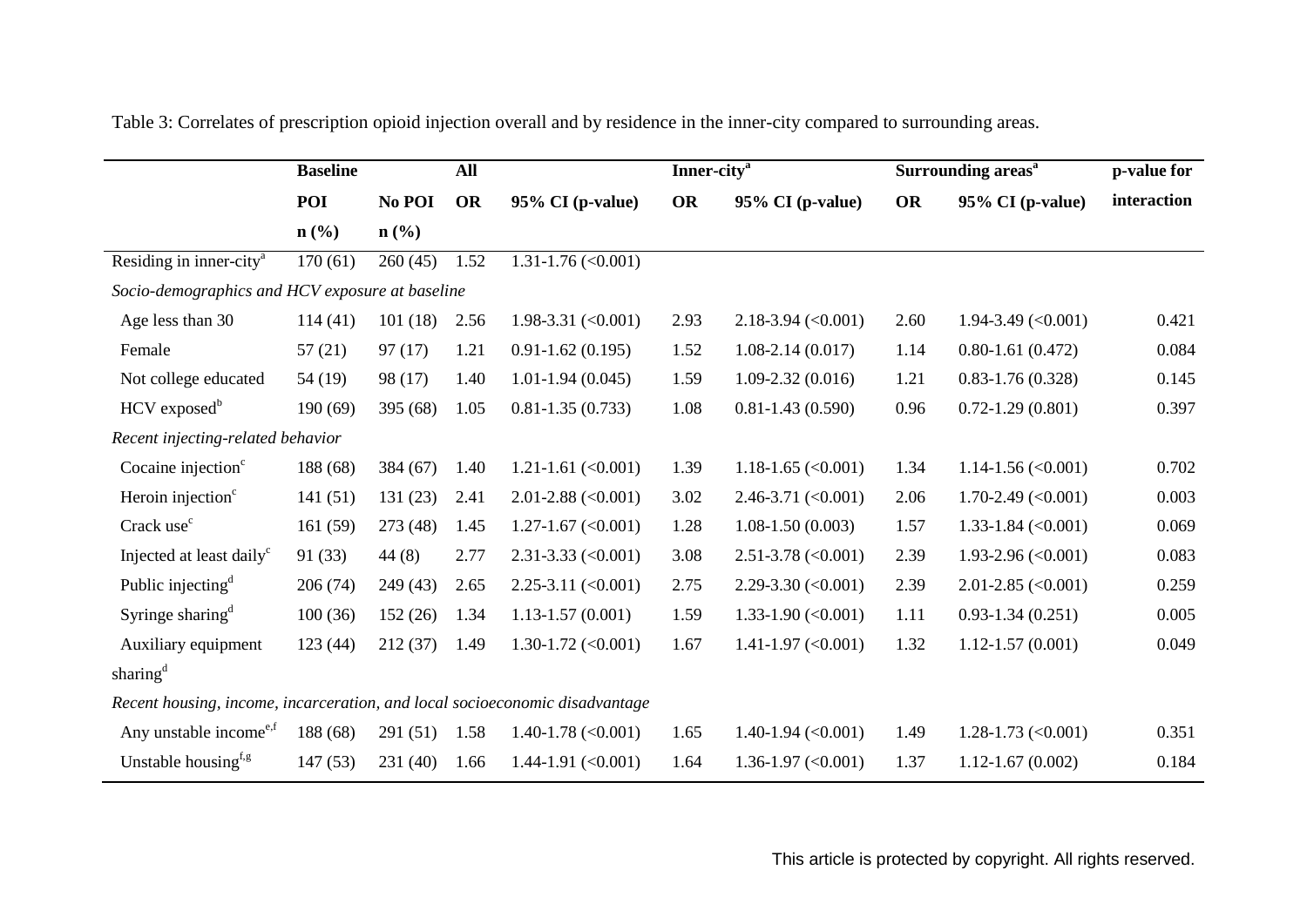| Incarceration             | 48 (17)  | 75 (13) | 1.18 | $1.00 - 1.39(0.053)$              | 1.13 | $0.90 - 1.42(0.274)$ |      | $0.92 - 1.51(0.206)$        | 0.839 |
|---------------------------|----------|---------|------|-----------------------------------|------|----------------------|------|-----------------------------|-------|
| High local SE             | 166 (60) |         |      | $298(52)$ 1.25 1.11-1.40 (<0.001) | 0.91 | $0.77 - 1.08(0.302)$ | 1.37 | $1.16 - 1.64 \approx 0.001$ | 0.001 |
| disadvantage <sup>g</sup> |          |         |      |                                   |      |                      |      |                             |       |

Notes: OR: Odds ratio, CI: confidence interval; a. Inner-city is defined as the Ville-Marie neighbourhood. Surrounding areas are other areas within Montréal Island. Place of residence was defined as the place where they had most often slept during the past month. b. Defined by anti-HCV status. c. Past month. d. Past six months (2004-Mid-March 2011) or past three months (Mid-March 2011-2012). e. Stable income includes employment (including full-time and part-time) and government benefits. Unstable income includes support from friends and family, sex work and related employment (e.g., pimping), illegal activities (e.g, robbery, fraud, drug trade), selling personal items, artistic activities in the metro or on the streets, and begging, among other things. f. Past three months. g. Unstable housing was defined as living on the street, in shelters or in apartment-hotels rented on a monthly basis (indicating a rapid turnover compared to typical 12-month rent–lease accommodation standard in Montréal). d. SE: socioeconomic, High local SE disadvantage:  $>=$  40% of households below the low income cut-off within 250 meters of the participants' postal code.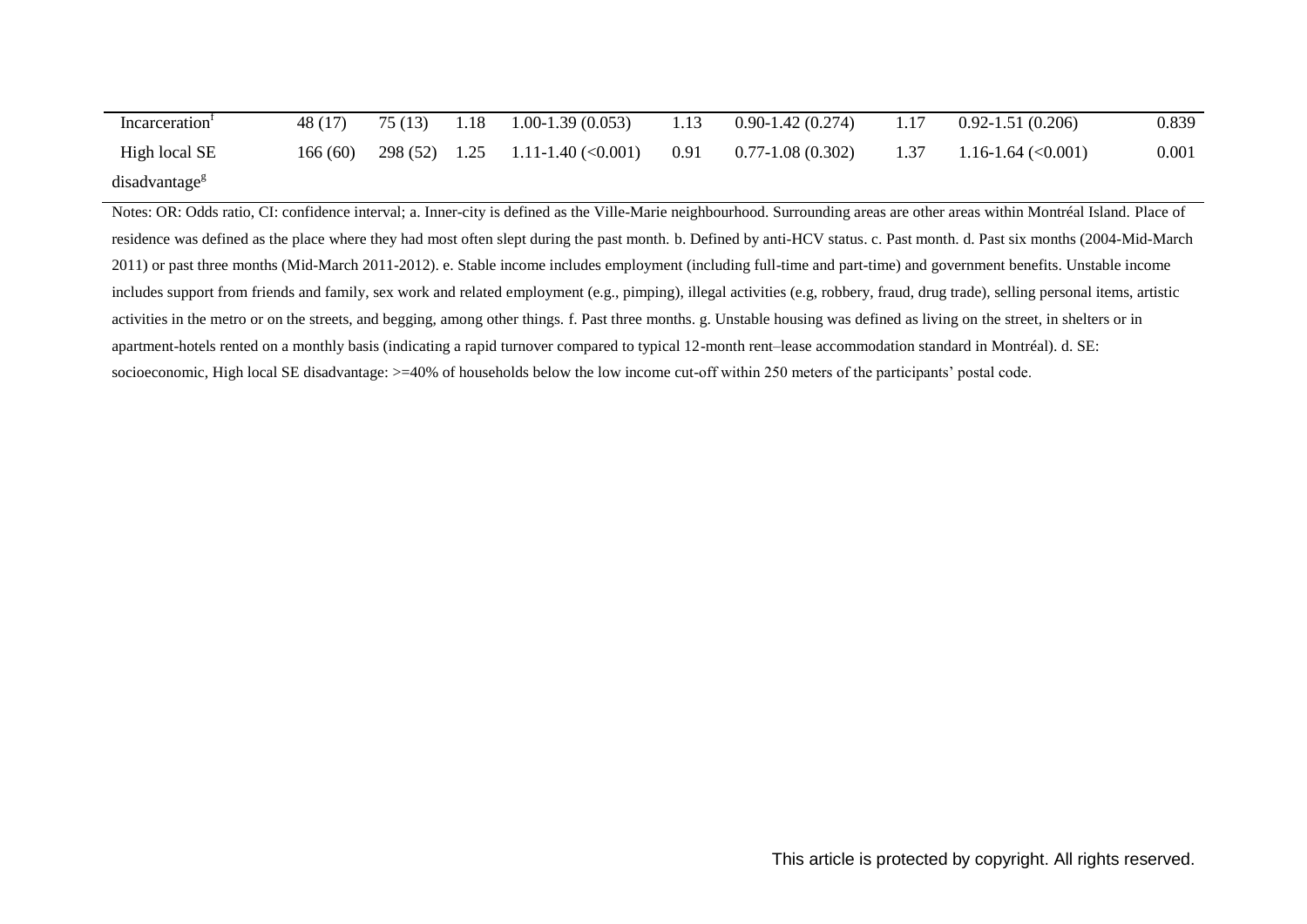Table 4: Unadjusted estimated relative hazard of hepatitis C virus (HCV) seroconversion according to socio-demographic and behavioural factors for 268 initially HCV-negative cohort participants in Montréal Island, 2004-2012.

|                                   |                | ${\bf P}{\bf Y}$ | <b>Cases</b> | <b>Incidence rate</b>                                                                    | HR (95% CI)         | $p-$    |  |
|-----------------------------------|----------------|------------------|--------------|------------------------------------------------------------------------------------------|---------------------|---------|--|
|                                   |                |                  |              | $(95\% \text{ CI})^a$                                                                    |                     | value   |  |
| Residing in inner-                | Yes            | 219.60           | 50           | 22.77 (17.26-30.04)                                                                      | $1.73(1.15-2.62)$   | 0.009   |  |
| city <sup>b</sup>                 | N <sub>o</sub> | 350.18           | 42           | 11.99 (8.86-16.23)                                                                       | $\mathbf{1}$        |         |  |
| Socio-demographics                |                |                  |              |                                                                                          |                     |         |  |
| Age                               | $<$ 30         | 207.54           | 42           | 20.24 (14.96-27.38)                                                                      | $1.40(0.93-2.11)$   | 0.110   |  |
|                                   | $>=30$         | 362.24           | 50           | 13.80 (10.46-18.21)                                                                      | $\mathbf{1}$        |         |  |
| Gender                            | Female         | 102.34           | 15           | 14.66 (8.84-24.31)                                                                       | $0.84(0.48-1.46)$   | 0.540   |  |
|                                   | Male           | 464.41           | 77           | 16.58 (13.26-20.73)                                                                      | 1                   |         |  |
| College educated                  | N <sub>o</sub> | 477.87           | 80           | 16.74 (13.45-20.84)                                                                      | $1.32(0.72 - 2.41)$ | 0.376   |  |
|                                   | Yes            | 91.91            | 12           | 13.06 (7.42-22.99)                                                                       | $\mathbf{1}$        |         |  |
| Recent injecting-related behavior |                |                  |              |                                                                                          |                     |         |  |
| $POI^{c,d}$                       | Yes            | 116.71           | 46           | 39.41 (29.52-52.62)                                                                      | $3.21(2.13-4.86)$   | < 0.001 |  |
|                                   | N <sub>o</sub> | 453.06           | 46           | 10.15 (7.60-13.56)                                                                       | 1                   |         |  |
| Cocaine                           | Yes            | 266.29           | 76           | 28.54 (22.79-35.73)                                                                      | $4.36(2.53-7.51)$   | < 0.001 |  |
| injection <sup>c</sup>            | N <sub>o</sub> | 303.48           | 16           | $5.27(3.23-8.61)$                                                                        | 1                   |         |  |
| Heroin injection <sup>c</sup>     | Yes            | 180.55           | 38           | 21.05 (15.31-28.93)                                                                      | $1.38(0.91-2.09)$   | 0.134   |  |
|                                   | N <sub>0</sub> | 389.23           | 54           | 13.87 (10.63-18.11)                                                                      | $\mathbf{1}$        |         |  |
| Crack use <sup>c</sup>            | Yes            | 247.39           | 56           | 22.64 (17.42-29.41)                                                                      | $1.80(1.18-2.75)$   | 0.006   |  |
|                                   | N <sub>o</sub> | 318.70           | 36           | $11.30(8.15-15.66)$                                                                      | $\mathbf{1}$        |         |  |
| Injected at least                 | Yes            | 61.91            | 29           | 46.84 (32.55-67.41)                                                                      | $3.64(2.33-5.67)$   | < 0.001 |  |
| daily <sup>c</sup>                | N <sub>o</sub> | 507.87           | 63           | 12.40 (9.69-15.88)                                                                       | $\mathbf{1}$        |         |  |
| Public injecting <sup>e</sup>     | Yes            | 211.71           | 63           | 29.76 (23.25-38.09)                                                                      | $2.92(1.87-4.56)$   | < 0.001 |  |
|                                   | No             | 358.07           | 29           | $8.10(5.63 - 11.65)$                                                                     | $\mathbf{1}$        |         |  |
| Syringe sharing <sup>e</sup>      | Yes            | 101.89           | 32           | 31.41 (22.21-44.41)                                                                      | $1.92(1.24-2.96)$   | 0.003   |  |
|                                   | N <sub>o</sub> | 467.89           | 60           | 12.82 (9.96-16.52)                                                                       | $\mathbf{1}$        |         |  |
| Auxiliary                         | Yes            | 154.19           | 45           | 29.18 (21.79-39.09)                                                                      | $1.99(1.32-3.02)$   | 0.001   |  |
| equipment                         | N <sub>o</sub> | 409.29           | 47           | 11.48 (8.63-15.28)                                                                       | $\mathbf{1}$        |         |  |
| sharing <sup>e</sup>              |                |                  |              |                                                                                          |                     |         |  |
|                                   |                |                  |              | Recent housing, income, incarceration, and local neighborhood socioeconomic disadvantage |                     |         |  |
| Any unstable                      | Yes            | 305.97           | 65           | 21.24 (16.66-27.09)                                                                      | $1.97(1.26-3.09)$   | 0.003   |  |
| income <sup>f</sup>               | N <sub>o</sub> | 262.94           | 27           | 10.27 (7.04-14.97)                                                                       | $\mathbf{1}$        |         |  |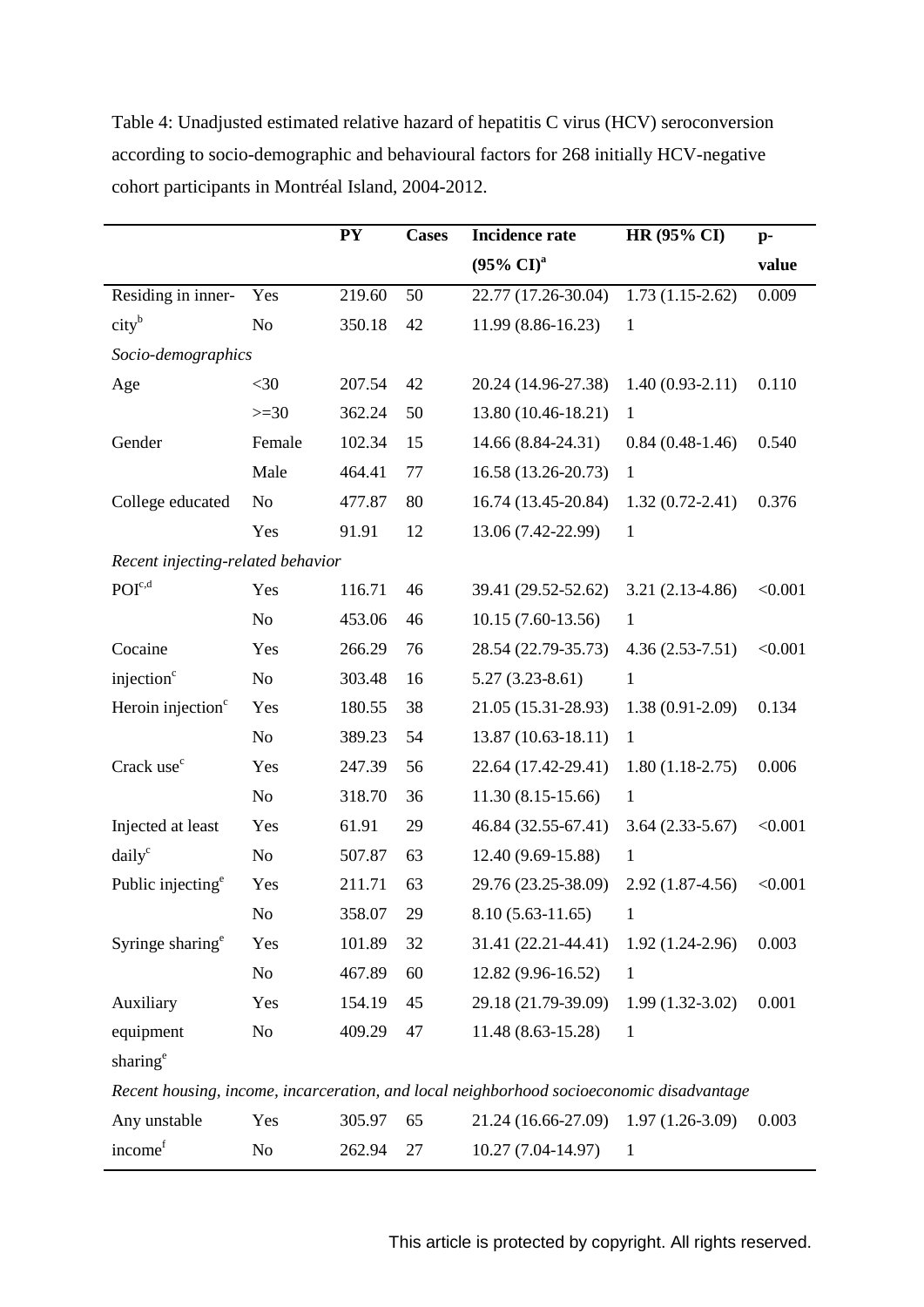| Housing $^{\rm r}$         | Unstable       | 181.25 | - 50 | $27.59(20.91-36.40)$ $2.12(1.40-3.21)$ | < 0.001 |
|----------------------------|----------------|--------|------|----------------------------------------|---------|
|                            | Stable         | 387.27 | 42   | $10.85(8.01-14.67)$ 1                  |         |
| Incarceration <sup>†</sup> | <b>Yes</b>     | 51.33  | -19  | $37.02(23.61-58.04)$ $2.38(1.43-3.95)$ | 0.001   |
|                            | N <sub>0</sub> | 518.08 | 73   | $14.09(11.20-17.72)$ 1                 |         |
| Local SE                   | High           | 264.54 | - 56 | $21.17(16.29-27.51)$ $1.68(1.11-2.56)$ | 0.015   |
| disadvantage <sup>g</sup>  | Low            | 305.24 | -36  | $11.79(8.51-16.35)$                    |         |

Notes: PY: person-years; CI: confidence interval; HR: hazard ratio. a. Incidence rate per 100 person-years. b. Inner-city is defined as the Ville-Marie neighborhood. Surrounding areas are other areas within Montréal Island. Place of residence was defined as the place where they had most often slept during the past month. c. Past month; d. POI: Prescription opioid injection. e. Past six months (2004-Mid-March 2011) or past three months (Mid-March 2011-2012). f. Past three months. g. SE: socioeconomic, High local SE disadvantage: >=40% of households below the low income cut-off within 250 meters of the participants' postal code.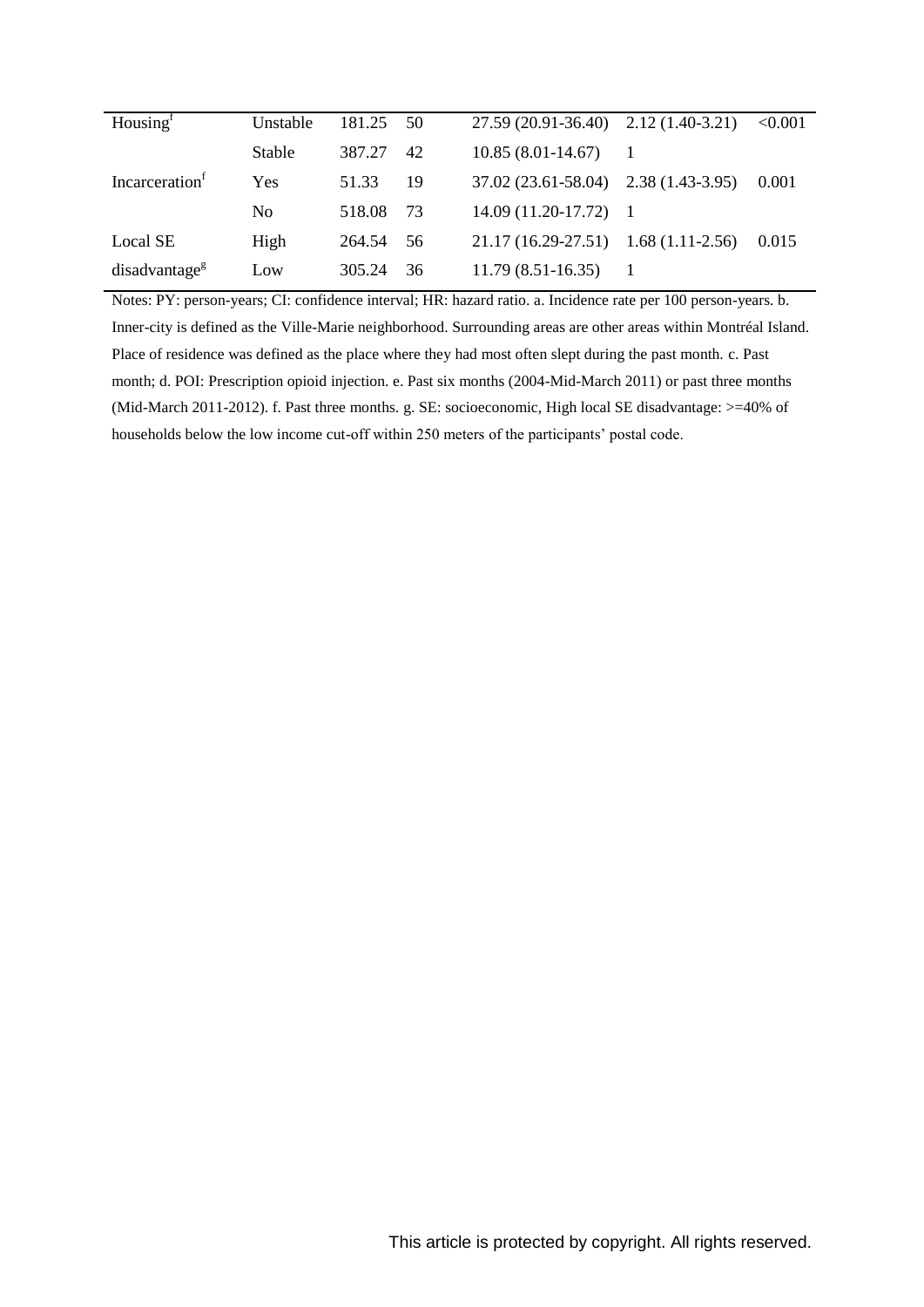Table 5: Adjusted estimated relative hazard of hepatitis C virus (HCV) seroconversion according to socio-demographic and behavioural factors for 268 initially HCV-negative cohort participants in Montréal Island, 2004-2012.

|                            |                                | Model $1h$          |         | Model $2h$          |         |
|----------------------------|--------------------------------|---------------------|---------|---------------------|---------|
|                            |                                | <b>AHR (95% CI)</b> | p-value | <b>AHR (95% CI)</b> | p-value |
| Age                        | $<$ 30                         | $1.08(0.68-1.72)$   | 0.739   |                     |         |
|                            | $>=30$                         | 1.00                |         |                     |         |
| Gender                     | Female                         | $1.22(0.67-2.23)$   | 0.515   |                     |         |
|                            | Male                           | 1.00                |         |                     |         |
| <b>Recent cocaine</b>      | Yes                            | $3.48(1.98-6.10)$   | < 0.001 | $3.53(2.03-6.14)$   | < 0.001 |
| injection <sup>a</sup>     | No                             | 1.00                |         |                     |         |
| <b>Recently</b>            | Yes                            | $2.40(1.47-3.91)$   | < 0.001 | $2.47(1.55-3.93)$   | 0.000   |
| injected at least          | No                             | 1.00                |         |                     |         |
| daily <sup>a</sup>         |                                |                     |         |                     |         |
| <b>Recent syringe</b>      | Yes                            | $1.13(0.70-1.81)$   | 0.620   |                     |         |
| sharing <sup>b</sup>       | No                             | 1.00                |         |                     |         |
| Recent                     | Yes                            | $2.01(1.17-3.45)$   | 0.012   | $1.98(1.18-3.32)$   | 0.010   |
| incarceration <sup>c</sup> | No                             | 1.00                |         |                     |         |
| <b>Local SE</b>            | High                           | $1.46(0.93-2.31)$   | 0.102   |                     |         |
| disadvantage <sup>d</sup>  | Low                            | 1.00                |         |                     |         |
| POI by area of             | Surrounding areas <sup>f</sup> | $1.21(0.62 - 2.35)$ | 0.582   | $1.26(0.65-2.42)$   | 0.496   |
| residence <sup>a,e</sup>   | Inner city <sup>g</sup>        | $3.20(1.76-5.80)$   | < 0.001 | $3.38(1.88-6.07)$   | < 0.001 |

Notes: AHR: adjusted hazard ratio; CI: confidence interval. a. Past month. b. Past six months (2004-Mid-March 2011) or past three months (Mid-March 2011-2012). c. Past three months. d. SE: socioeconomic, High local SE disadvantage: >=40% of households below the low income cut-off within 250 meters of the participants' postal code. e. POI: prescription opioid injection; Inner-city is defined as the Ville-Marie neighborhood. Surrounding areas are other areas within Montréal Island. Place of residence was defined as the place where they had most often slept during the past month. p-value for the interaction term: model 1 p=0.029, model 2 p=0.025; no evidence of violation of the assumption of proportional hazards: model 1 p= 0.9182, model 2 p= 0.8751. f. AHR of hepatitis C infection among POI in the surrounding areas using non-POI in the surrounding area as a referent category. g. AHR for hepatitis C infection among POI in the inner-city using non-POI in the inner-city as a referent category. h. a likelihood ratio test comparing the two models showed no evidence that model 1 was a better fit than model 2 (p=0.4474).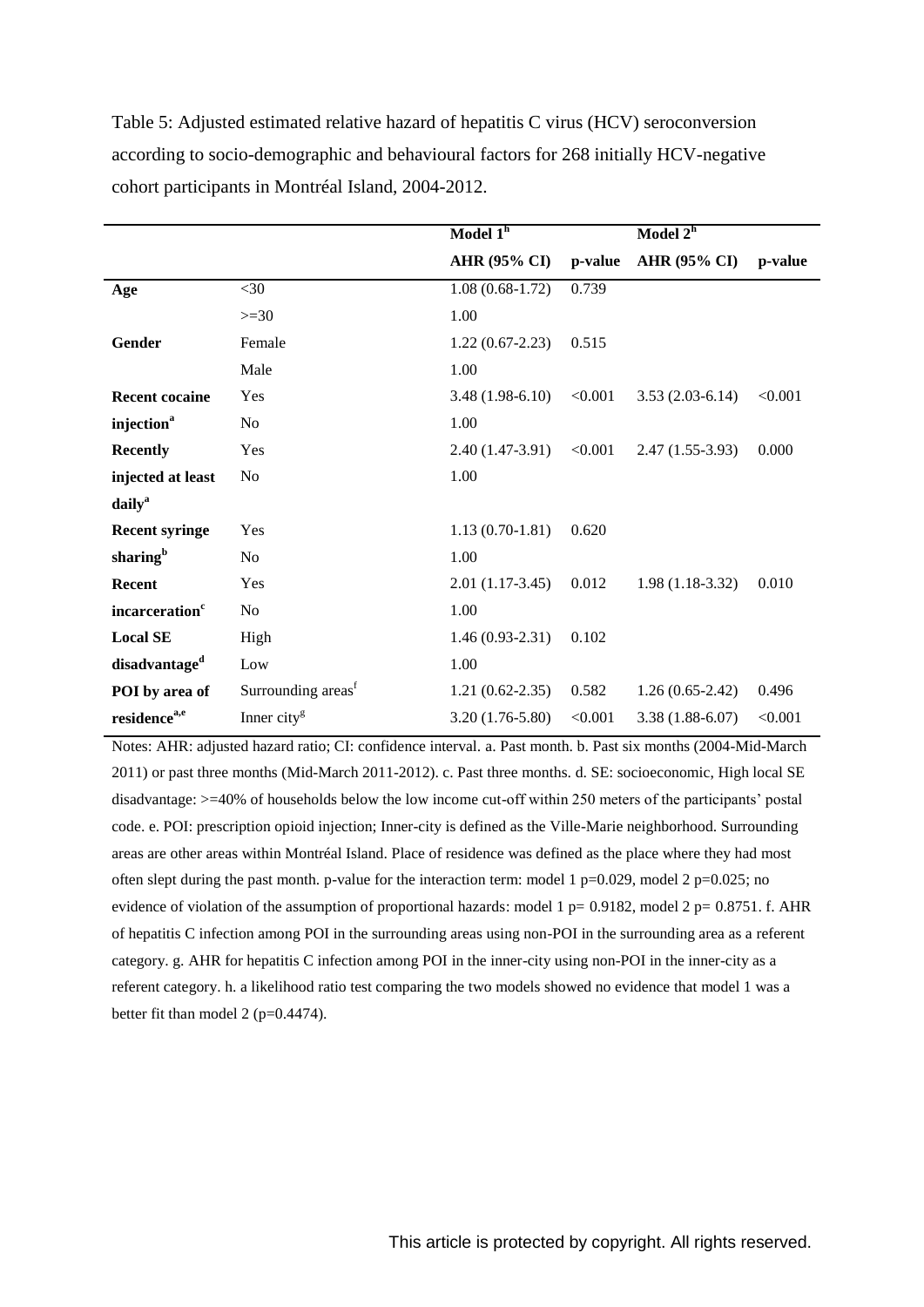

Service Layer Credits: Esri, HERE, DeLorme, MapmyIndia, @ OpenStreetMap contributors, and the GIS user community

Figure 1: Map of the Island of Montréal, with the inner-city region highlighted.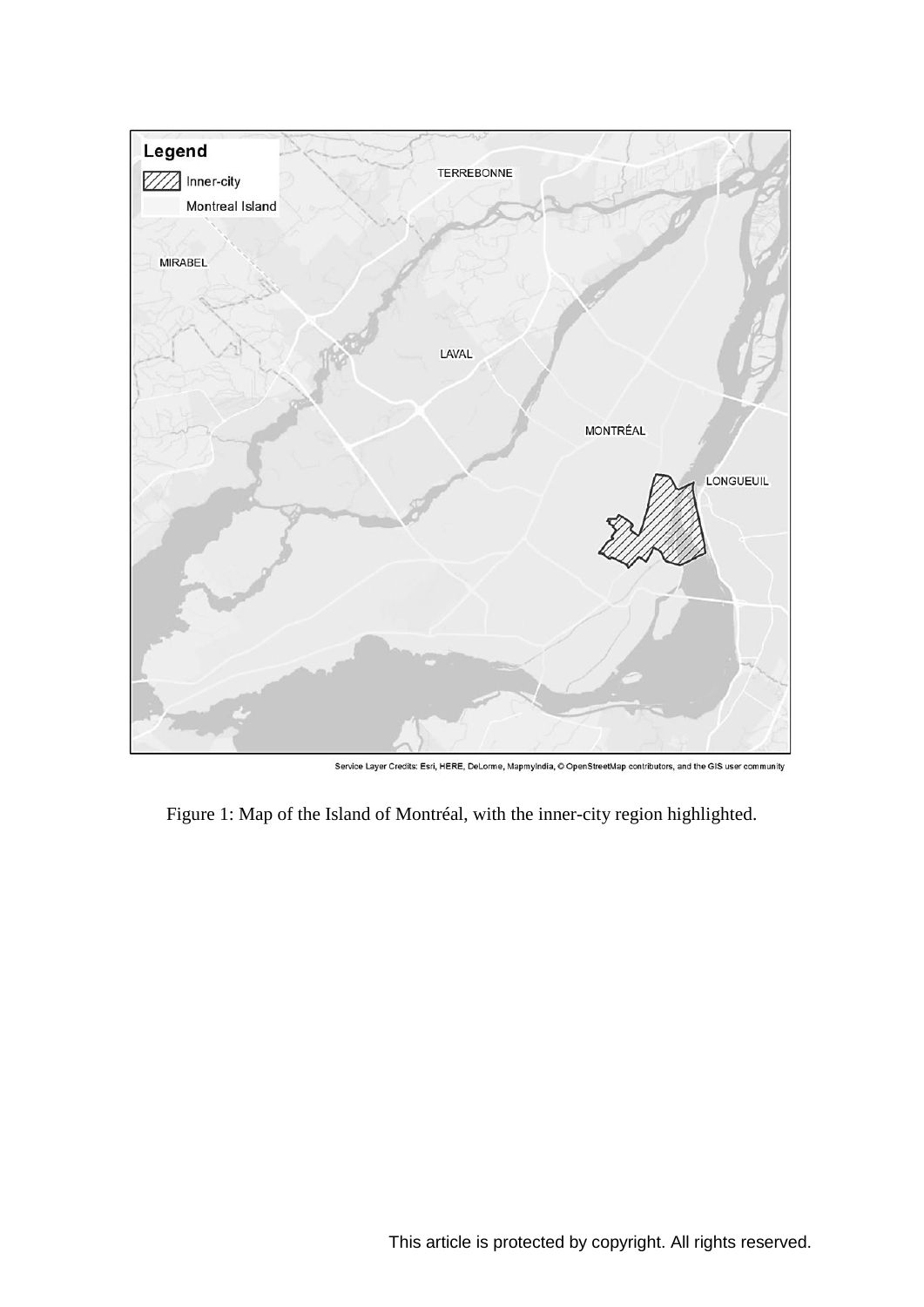Figure 2: Flow-chart describing recruitment, follow-up and inclusion criteria

Notes: \*Participants who moved from Montréal Island were allowed to continue to participate in the study if they were willing to travel to Montréal Island for interviews or could cease participation. Participants who were incarcerated were sometimes able to be interviewed in prison depending on the nature and location of the detention facility.